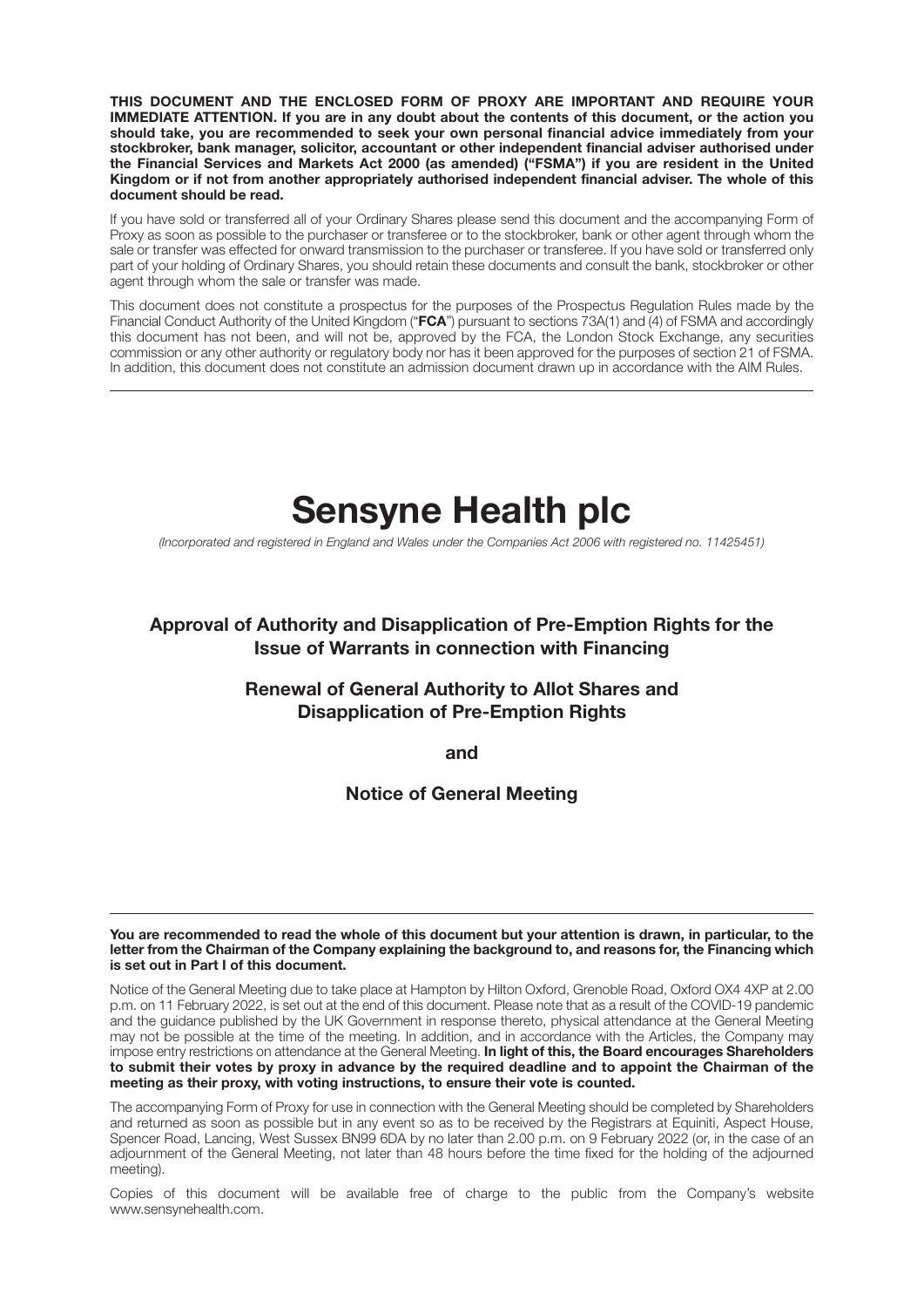#### **IMPORTANT INFORMATION**

The distribution of this document and the Form of Proxy in certain jurisdictions may be restricted by law. Accordingly, neither this document, the Form of Proxy nor any advertisement or any other offering material relating to the Loan Notes, the Warrants or the Financing may be distributed or published in any jurisdiction except under circumstances that will result in compliance with any applicable laws and regulations. Persons outside the United Kingdom into whose possession this document comes should inform themselves about and observe any such restrictions.

This document (and the information contained herein) does not contain or constitute an offer of securities for sale, or solicitation of an offer to purchase securities, in the United States, Australia, Canada, Japan or the Republic of South Africa or any other jurisdiction where such an offer or solicitation would be unlawful. The securities referred to herein have not been and will not be registered under the US Securities Act of 1933, as amended (the "**Securities Act**") or with any securities regulatory authority of any state or jurisdiction of the United States and may not be offered, sold, resold, or delivered, directly or indirectly, in or into the United States or to US persons unless the securities are registered under the Securities Act, or pursuant to an exemption from, or in a transaction not subject to, the registration requirements of the Securities Act, in each case in accordance with any applicable securities laws and regulations of any state or jurisdiction of the United States. The securities referred to herein were offered and sold to non-US persons outside the United States in offshore transactions within the meaning of, and in accordance with, Regulation S under the Securities Act. There was no public offer of securities in the United States.

None of the Loan Notes, Warrants, this document or any other document connected with the Financing have been or will be approved or disapproved by the US Securities and Exchange Commission or by the securities commissions of any state or other jurisdiction of the United States or any other regulatory authority, nor have any of the foregoing authorities or any securities commission passed comment upon or endorsed the merits of the offering of the Loan Notes and/or the Warrants or the accuracy or adequacy of this document or any other document connected with the Financing. Any representation to the contrary is a criminal offence.

Neither the Loan Notes, Warrants or other documents connected with the Financing have been nor will be registered under the securities laws and regulations of any jurisdiction, in particular, Australia, Canada, Japan or the Republic of South Africa, and may not be offered, sold, resold, or delivered, directly or indirectly, within Australia, Canada, Japan or the Republic of South Africa, or in any jurisdiction where it is unlawful to do so, except pursuant to an applicable exemption.

Peel Hunt LLP ("**Peel Hunt**"), which is authorised and regulated in the UK by the Financial Conduct Authority, is acting for the Company in connection with the Financing and will not be acting for any other person (including a recipient of this document) or otherwise be responsible to any person for providing the protections afforded to clients of Peel Hunt or for advising any other person in respect of the Financing or any transaction, matter or arrangement referred to in this document. Peel Hunt's responsibilities as the Company's nominated adviser and broker under the AIM Rules for Nominated Advisers are owed solely to the London Stock Exchange and are not owed to the Company or to any Director or to any other person in respect of the Financing.

Liberum Capital Limited ("**Liberum**"), which is authorised and regulated in the UK by the Financial Conduct Authority, is acting as joint broker to the Company and will not be acting for any other person (including a recipient of this document) or otherwise be responsible to any person for providing the protections afforded to clients of Liberum or for advising any other person in respect of the Financing or any transaction, matter or arrangement referred to in this document.

Apart from the responsibilities and liabilities, if any, which may be imposed on Peel Hunt or Liberum by FSMA or the regulatory regime established thereunder. Neither Peel Hunt nor Liberum accepts any responsibility whatsoever for the contents of this document, including its accuracy, completeness or verification or for any other statement made or purported to be made by it, or on its behalf, in connection with the Company or the Financing. Peel Hunt and Liberum accordingly disclaim all and any liability whether arising in tort, contract or otherwise (save as referred to above) in respect of this document or any such statement.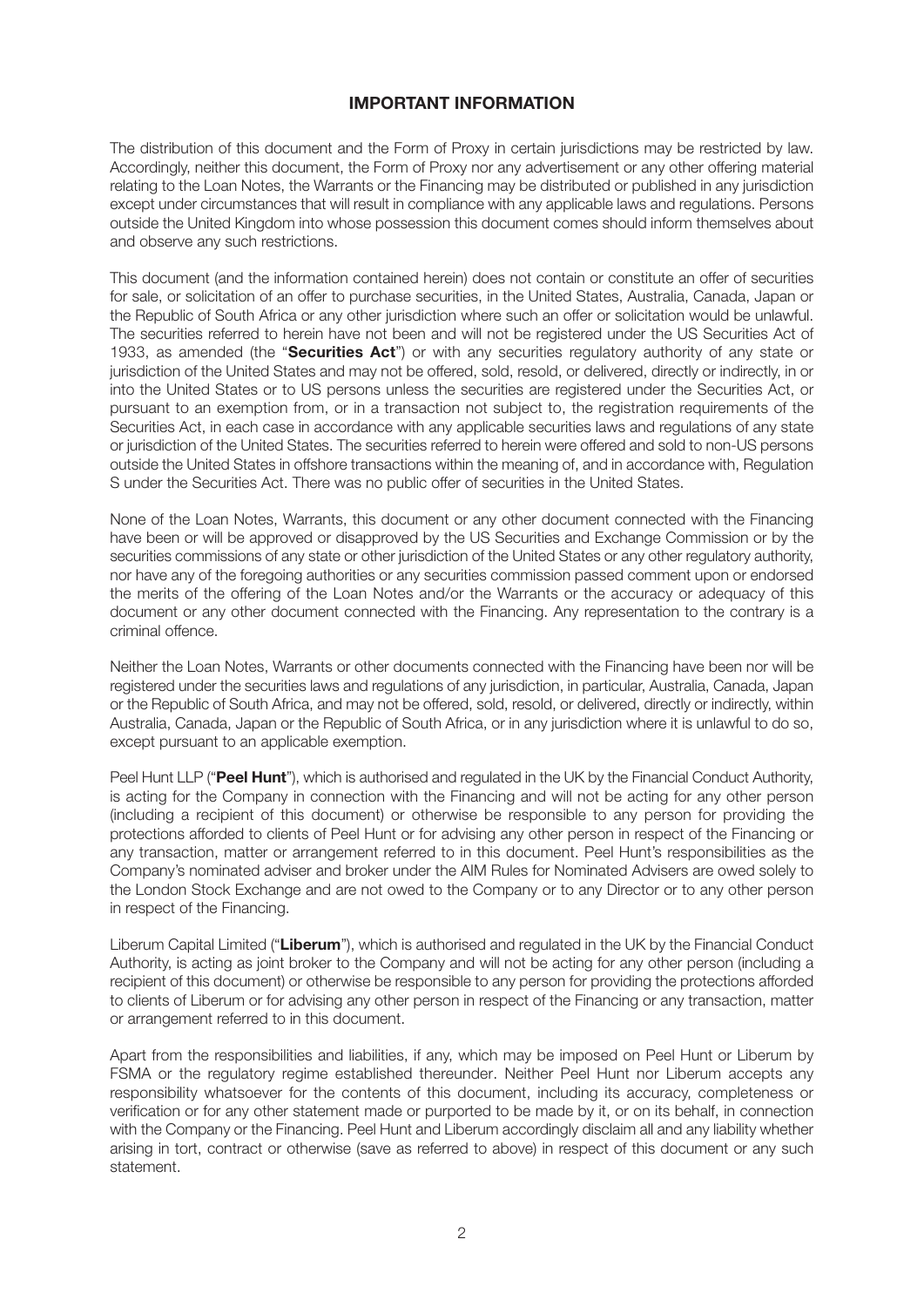#### **Forward Looking Statements**

This document contains "forward-looking statements" which include all statements (other than statements of historical facts) including, without limitation, those regarding the Group's financial position, business strategy, plans and objectives of management for future operations, and any statements preceded by, followed by or that include the words "targets", "believes", "expects", "aims", "intends", "will", "may", "anticipates", "would", "could" or "similar" expressions or negatives thereof. Such forward-looking statements involve known and unknown risks, uncertainties and other important factors beyond the Company's control that could cause the actual results, performance or achievements of the Group to be materially different from future results, performance or achievements expressed or implied by such forward-looking statements. Such forward-looking statements are based on numerous assumptions regarding the Group's present and future business strategies and the environment in which the Group will operate in the future. These forwardlooking statements speak only as at the date of this document. The Company expressly disclaims any obligation or undertaking to disseminate any updates or revisions to any forward looking statements contained herein to reflect any change in the Company's expectations with regard thereto or any change in events, conditions or circumstances on which any such statements are based unless required to do so by applicable law or the AIM Rules for Companies.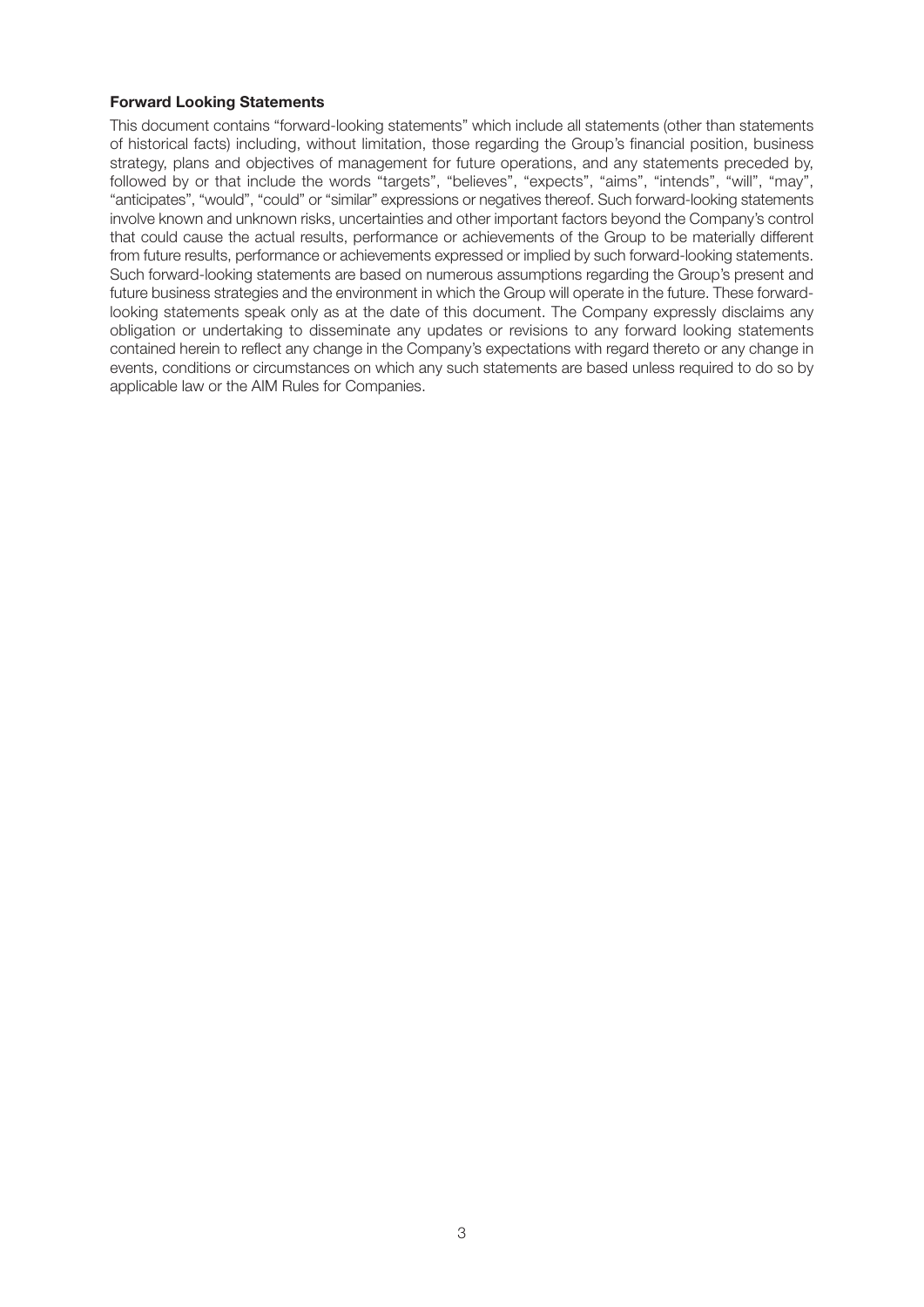#### **CONTENTS**

|                    |                                                | Page           |
|--------------------|------------------------------------------------|----------------|
|                    | <b>DIRECTORS, SECRETARY AND ADVISERS</b>       | 5              |
|                    | <b>EXPECTED TIMETABLE OF PRINCIPAL EVENTS</b>  | 6              |
| <b>DEFINITIONS</b> |                                                | $\overline{7}$ |
| <b>PART I</b>      | LETTER FROM THE CHAIRMAN OF SENSYNE HEALTH PLC | 11             |
| <b>PART II</b>     | <b>DETAILS OF THE FINANCING DOCUMENTS</b>      | 18             |
|                    | <b>SECTION A</b>                               | 18             |
|                    | <b>SECTION B</b>                               | 22             |
| <b>PART III</b>    | <b>ADDITIONAL INFORMATION</b>                  | 23             |
| <b>PART IV</b>     | <b>NOTICE OF GENERAL MEETING</b>               | 25             |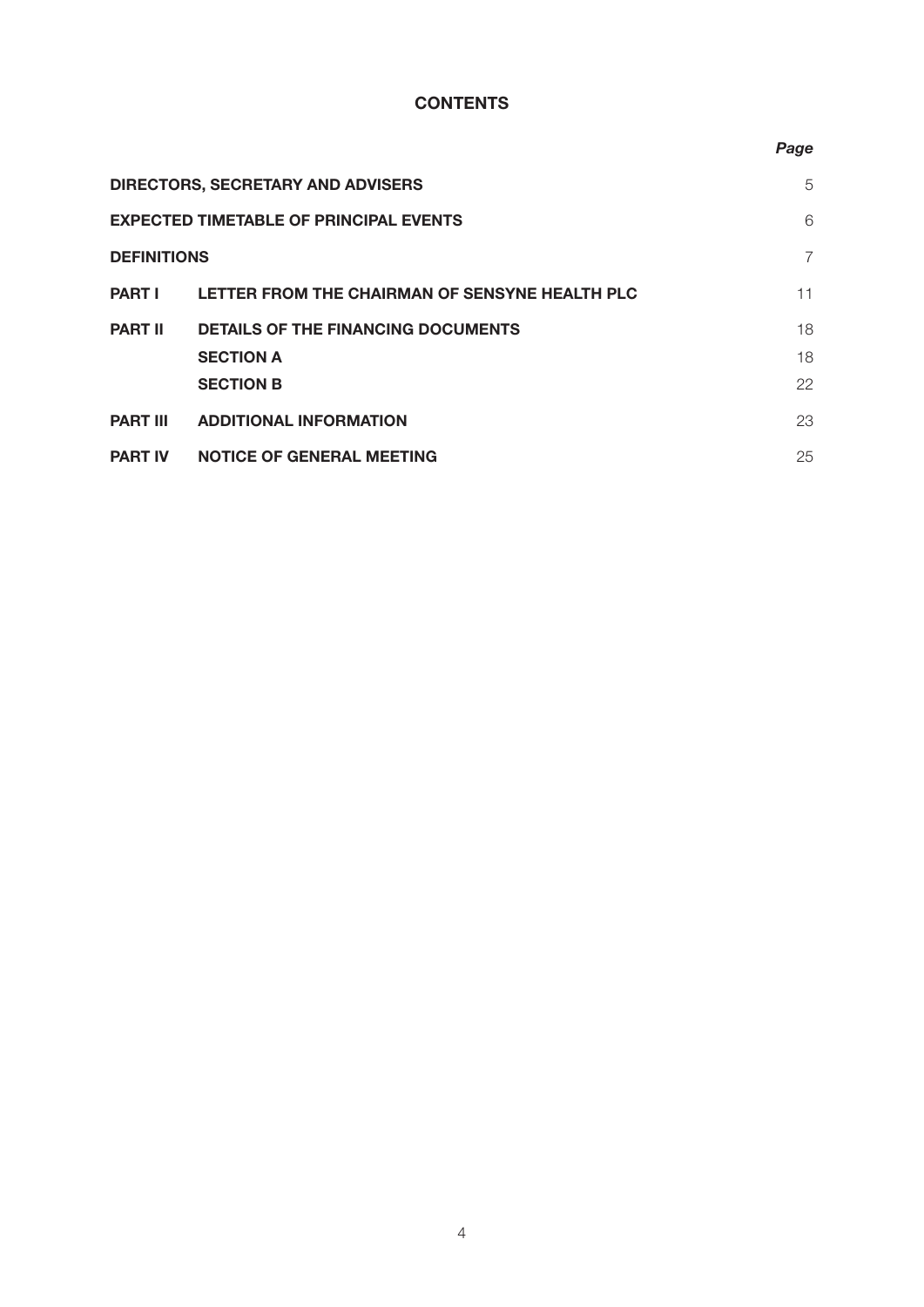### **DIRECTORS, SECRETARY AND ADVISERS**

| Directors:                                             | Sir Bruce Keogh (Non-Executive Chairman)<br>Lord (Paul) Drayson (Chief Executive Officer)<br>Richard Pye (Chief Financial Officer)<br>Mary Hardy (Senior Independent Director)<br>Professor Lionel Tarassenko (Non-Executive Director & Director of R&D)<br>Tony Bourne (Independent Non-Executive Director)<br>Dr. Ian Hudson (Independent Non-Executive Director)<br>Michael Norris (Independent Non-Executive Director)<br>Geoff Race (Independent Non-Executive Director)<br>All of whose business address is Schrödinger Building, Heatley<br>Road, Oxford Science Park, Oxford OX4 4GE |
|--------------------------------------------------------|----------------------------------------------------------------------------------------------------------------------------------------------------------------------------------------------------------------------------------------------------------------------------------------------------------------------------------------------------------------------------------------------------------------------------------------------------------------------------------------------------------------------------------------------------------------------------------------------|
| <b>Company Secretary:</b>                              | Laura Hillier                                                                                                                                                                                                                                                                                                                                                                                                                                                                                                                                                                                |
| <b>Registered Office:</b>                              | Schrödinger Building<br><b>Heatley Road</b><br><b>Oxford Science Park</b><br>Oxford OX4 4GE                                                                                                                                                                                                                                                                                                                                                                                                                                                                                                  |
| <b>Company Website:</b>                                | www.sensynehealth.com                                                                                                                                                                                                                                                                                                                                                                                                                                                                                                                                                                        |
| <b>Telephone Number:</b>                               | + 44 (0) 330 058 1845                                                                                                                                                                                                                                                                                                                                                                                                                                                                                                                                                                        |
| <b>Nominated Adviser &amp; Joint</b><br><b>Broker:</b> | <b>Peel Hunt LLP</b><br>7th Floor<br>100 Liverpool Street<br>London EC2M 2AT                                                                                                                                                                                                                                                                                                                                                                                                                                                                                                                 |
| <b>Joint Broker:</b>                                   | <b>Liberum Capital Limited</b><br>Level 12, Ropemaker Place,<br>25 Ropemaker Street<br>London EC2Y 9LY                                                                                                                                                                                                                                                                                                                                                                                                                                                                                       |
| <b>Legal Advisers to the Company:</b>                  | <b>Covington &amp; Burling LLP</b><br>22 Bishopsgate<br>London EC2N 4BQ                                                                                                                                                                                                                                                                                                                                                                                                                                                                                                                      |
| <b>Registrars:</b>                                     | <b>Equiniti Limited</b><br>Aspect House<br>Spencer Road<br>Lancing<br>West Sussex BN99 6DA                                                                                                                                                                                                                                                                                                                                                                                                                                                                                                   |
| <b>Public Relations:</b>                               | <b>Consilium Strategic Communications</b><br>41 Lothbury<br>London EC2R 7HG                                                                                                                                                                                                                                                                                                                                                                                                                                                                                                                  |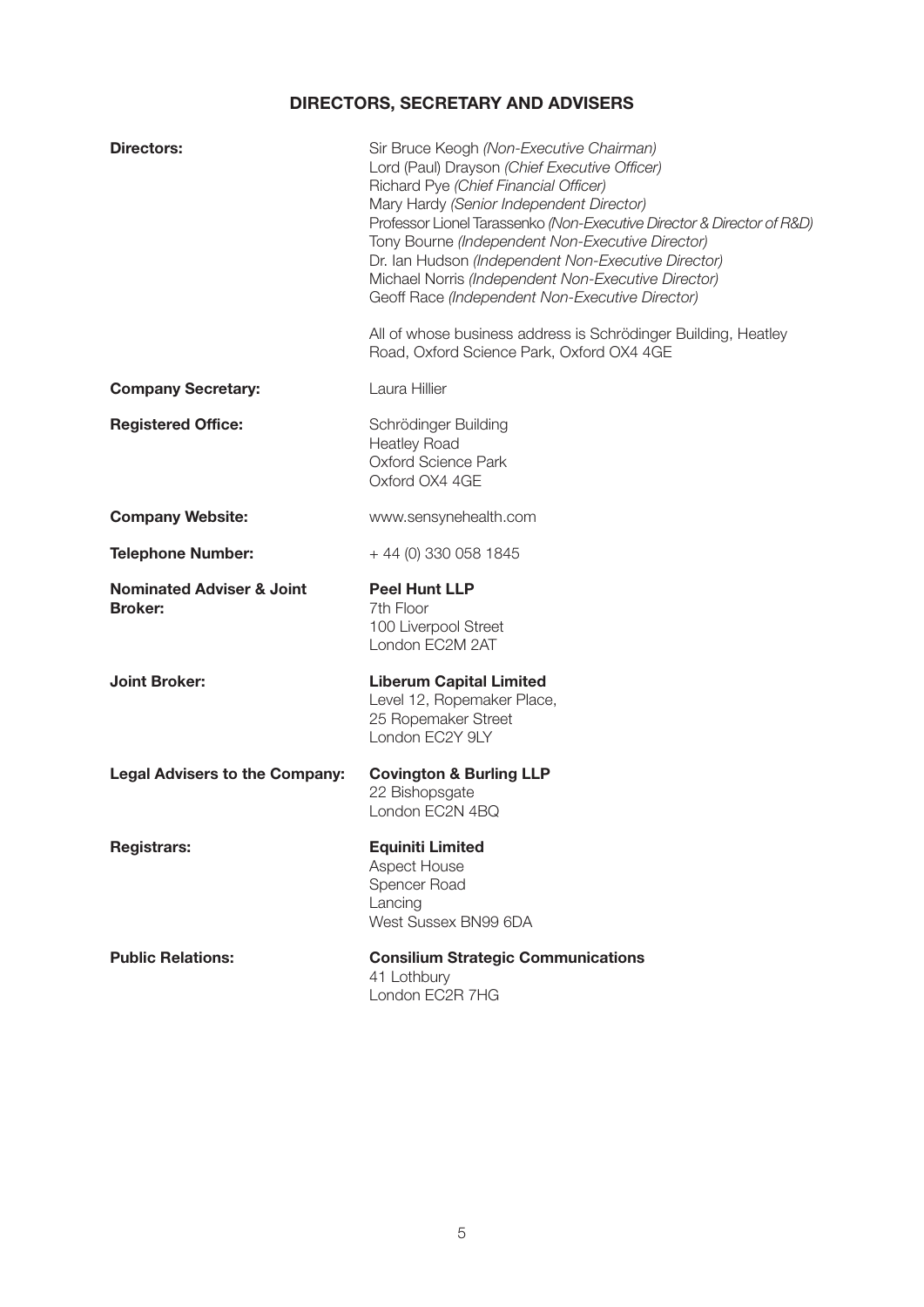#### **EXPECTED TIMETABLE OF PRINCIPAL EVENTS**

| Event                                                                                              | Date                          |
|----------------------------------------------------------------------------------------------------|-------------------------------|
| Announcement of the Financing                                                                      | 26 January 2022               |
| Publication of the Circular and Form of Proxy                                                      | 26 January 2022               |
| Latest time and date for receipt of completed Forms of Proxy<br>to be valid at the General Meeting | 2.00 p.m. on 9 February 2022  |
| General Meeting                                                                                    | 2.00 p.m. on 11 February 2022 |
| Results of General Meeting announced through RIS                                                   | 11 February 2022              |

*Notes*

- 1. Each of the times and dates set out in the above timetable and mentioned in this document is subject to change by the Company, in which event details of the new times and dates will be notified to London Stock Exchange plc and the Company will make an appropriate announcement to a Regulatory Information Service.
- 2. References to times in this document are to London time unless otherwise stated
- 3. If you have questions on how to complete the Form of Proxy, please contact Equiniti Limited on 0371 384 2030 or, if calling from outside the United Kingdom, +44 (0)121 415 7047 Lines are open from 8.30 a.m. to 5.30 p.m. (London time) Monday to Friday (except English and Welsh public holidays).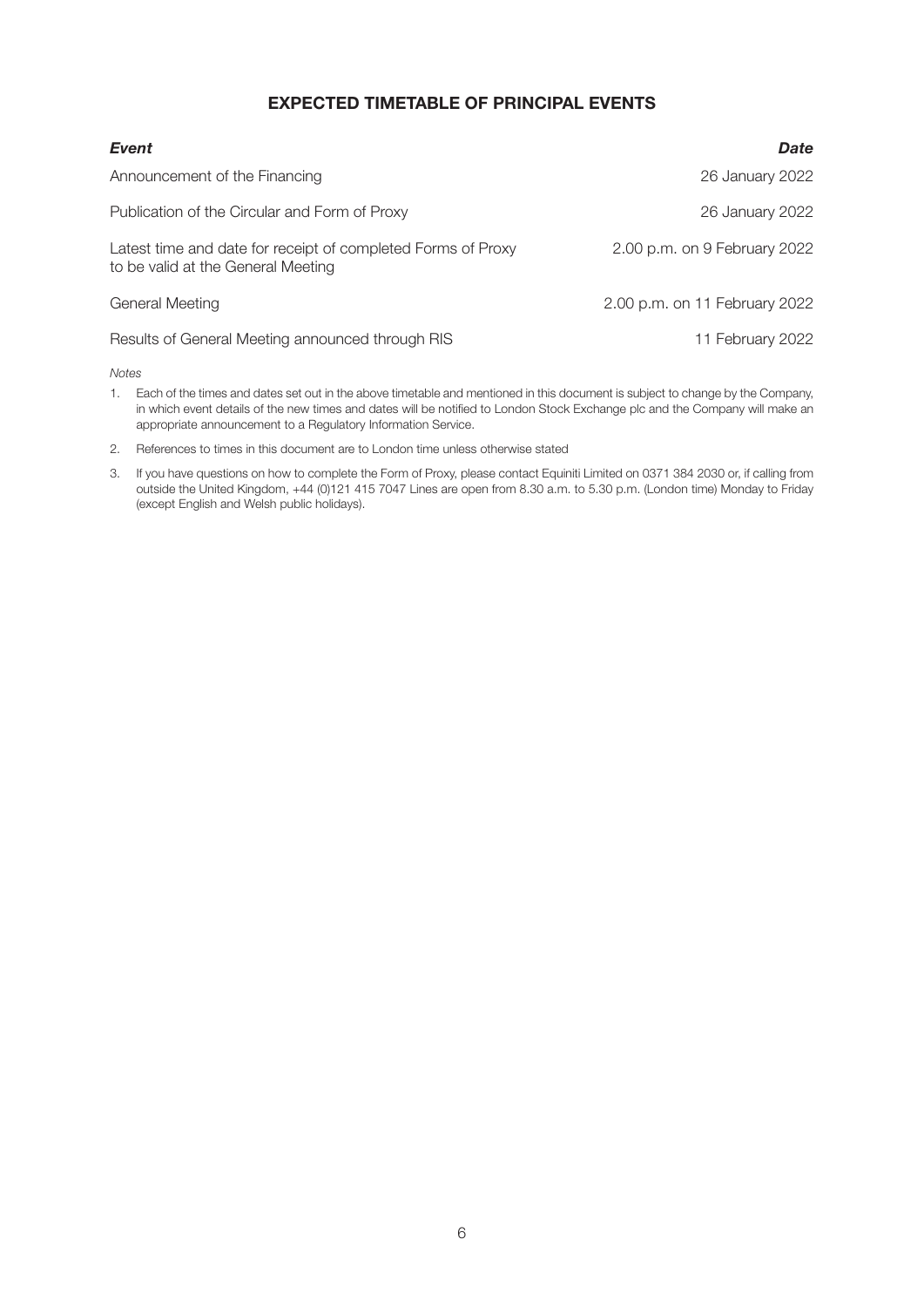#### **DEFINITIONS**

The following definitions apply throughout this document, unless the context requires otherwise:

| "2021 AGM"                                   | the annual general meeting of the Company held on 29 October 2021                                                                                                                                                                                                                                                    |
|----------------------------------------------|----------------------------------------------------------------------------------------------------------------------------------------------------------------------------------------------------------------------------------------------------------------------------------------------------------------------|
| "Act"                                        | the Companies Act 2006                                                                                                                                                                                                                                                                                               |
| "AIM"                                        | the market of that name operated by the London Stock Exchange                                                                                                                                                                                                                                                        |
| "AIM Rules"                                  | the AIM Rules for Companies and/or the AIM Rules for Nominated<br>Advisers (as the context may require)                                                                                                                                                                                                              |
| "AIM Rules for Companies"                    | the rules of AIM as set out in the publication entitled "AIM Rules for<br>Companies" published by the London Stock Exchange from time<br>to time                                                                                                                                                                     |
| "AIM Rules for Nominated<br><b>Advisers"</b> | the rules of AIM as set out in the publication entitled "AIM Rules for<br>Nominated Advisers" published by the London Stock Exchange<br>from time to time                                                                                                                                                            |
| "Articles"                                   | the articles of association of the Company in force at the date of this<br>document                                                                                                                                                                                                                                  |
| "Board" or "Directors"                       | the board of directors of the Company, whose names are listed on<br>page 5 of this document                                                                                                                                                                                                                          |
| "Business Day"                               | any day (excluding Saturdays and Sundays and public holidays in<br>England and Wales) on which banks are open in London for normal<br>banking business and the London Stock Exchange is open<br>for trading                                                                                                          |
| "Circular" or "this document"                | this circular of the Company giving (amongst other things) details of                                                                                                                                                                                                                                                |
|                                              | the Financing and incorporating the Notice of General Meeting                                                                                                                                                                                                                                                        |
| "Company" or "Sensyne"                       | Sensyne Health plc, a public limited company incorporated in<br>England and Wales under registered number 11425451                                                                                                                                                                                                   |
| "Conditional Warrants"                       | Warrants in respect of up to 20,929,498 Ordinary Shares, the issue<br>of which is conditional on the passing of certain of the Resolutions                                                                                                                                                                           |
| "Disapplication Resolution"                  | the special resolution to disapply statutory pre-emption rights in<br>respect of the issue of the Conditional Warrants                                                                                                                                                                                               |
| "EU"                                         | the European Union                                                                                                                                                                                                                                                                                                   |
| "Existing Ordinary Shares"                   | the 164,799,139 Ordinary Shares in issue on 25 January 2022, (the<br>latest practicable date before issue of this document)                                                                                                                                                                                          |
| "Financing"                                  | the secured financing of the Company through the issue of the Loan<br>Notes pursuant to the terms of the Financing Documents                                                                                                                                                                                         |
| "Financing Documents"                        | the Note Purchase Agreement, any Loan Note, any fee letter, any<br>additional notes notice, any accession deed, any resignation letter,<br>any transaction security document, the purchase request and any<br>other document designated as a "Finance Document" by the<br>Noteholders Representative and the Company |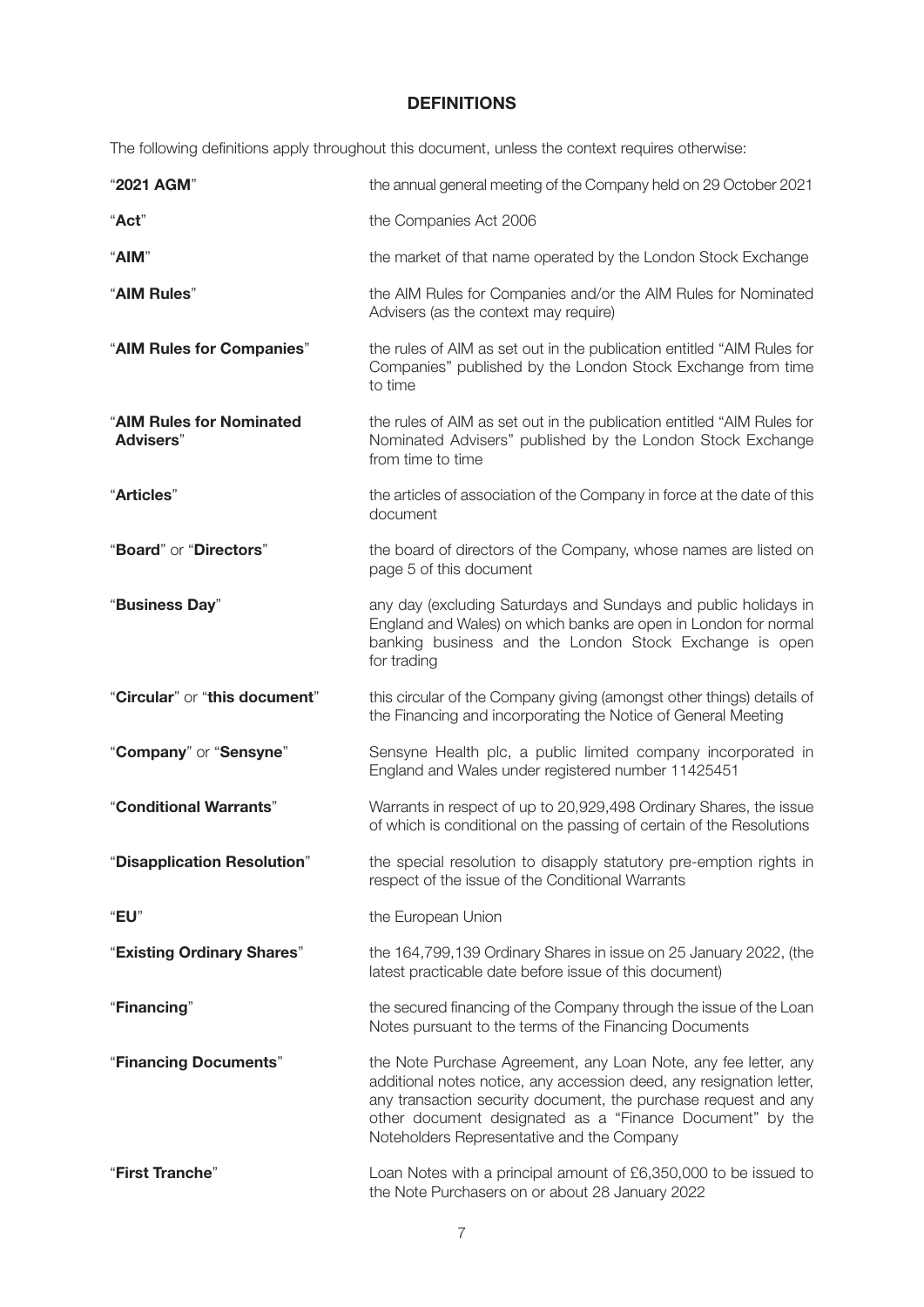| "Form of Proxy"                | the form of proxy accompanying this Circular for use by<br>Shareholders in relation to the General Meeting                                                                                                                                                                                                                                  |  |
|--------------------------------|---------------------------------------------------------------------------------------------------------------------------------------------------------------------------------------------------------------------------------------------------------------------------------------------------------------------------------------------|--|
| "Formal Sale Process" or "FSP" | the formal sale process in relation to the Company for the purposes<br>of the Takeover Code, as announced by the Company on<br>2 November 2021                                                                                                                                                                                              |  |
| "FSMA"                         | the Financial Services and Markets Act 2000 (as amended)                                                                                                                                                                                                                                                                                    |  |
| "Gatemore"                     | Gatemore Capital Management LLP                                                                                                                                                                                                                                                                                                             |  |
| "General Meeting"              | the general meeting of the Shareholders of the Company to be held at<br>Hampton by Hilton Oxford, Grenoble Road, Oxford OX4 4XP at<br>2.00 p.m. on 11 February 2022, convened by the Notice of General<br>Meeting of which is set out at the end of this document                                                                           |  |
| "Group"                        | the Company, its subsidiaries and subsidiary undertakings                                                                                                                                                                                                                                                                                   |  |
| "Lansdowne"                    | Lansdowne Partners (UK) LLP                                                                                                                                                                                                                                                                                                                 |  |
| "Liberum"                      | Liberum Capital Limited (registered in England and Wales with<br>registered number 5912554) whose registered office is at<br>Ropemaker Place, 25 Ropemaker Street, London, EC2Y 9LY, the<br>Company's joint broker                                                                                                                          |  |
| "Loan Notes"                   | loan notes in the aggregate principal amount of up to £11,350,000<br>issued or to be issued by the Company pursuant to the Note<br>Purchase Agreement                                                                                                                                                                                       |  |
| "London Stock Exchange"        | London Stock Exchange plc                                                                                                                                                                                                                                                                                                                   |  |
| <b>"NHS"</b>                   | the National Health Service                                                                                                                                                                                                                                                                                                                 |  |
| "NHS Trust"                    | a legal entity as set up by order of the Secretary of State under<br>section 25 of, and Schedule 4 to, the National Health Service Act<br>2006, to provide goods and services for the purposes of the<br>health service                                                                                                                     |  |
| "Note Purchasers"              | Gatemore, Sand Grove, Lansdowne and Peel Hunt (the "Original<br>Purchasers") and Lord Paul Drayson (the "Additional Note<br>Purchaser")                                                                                                                                                                                                     |  |
| "Noteholders"                  | the holders of the Loan Notes for the time being                                                                                                                                                                                                                                                                                            |  |
| "Noteholders Representative"   | Lucid Agency Services Limited acting as representative of the<br>Noteholders                                                                                                                                                                                                                                                                |  |
| "Note Purchase Agreement"      | the agreement dated 26 January 2022 between the Company,<br>Gatemore, Lansdowne, Peel Hunt and Sand Grove (as Note<br>Purchasers), the Noteholders Representative and the Security Agent<br>pursuant to which the Note Purchasers agreed to purchase the First<br>Tranche and, subject to the consent of the Company, the<br>Second Tranche |  |
| "Notice of General Meeting"    | the notice of General Meeting which is set out at the end of this<br>document                                                                                                                                                                                                                                                               |  |
|                                |                                                                                                                                                                                                                                                                                                                                             |  |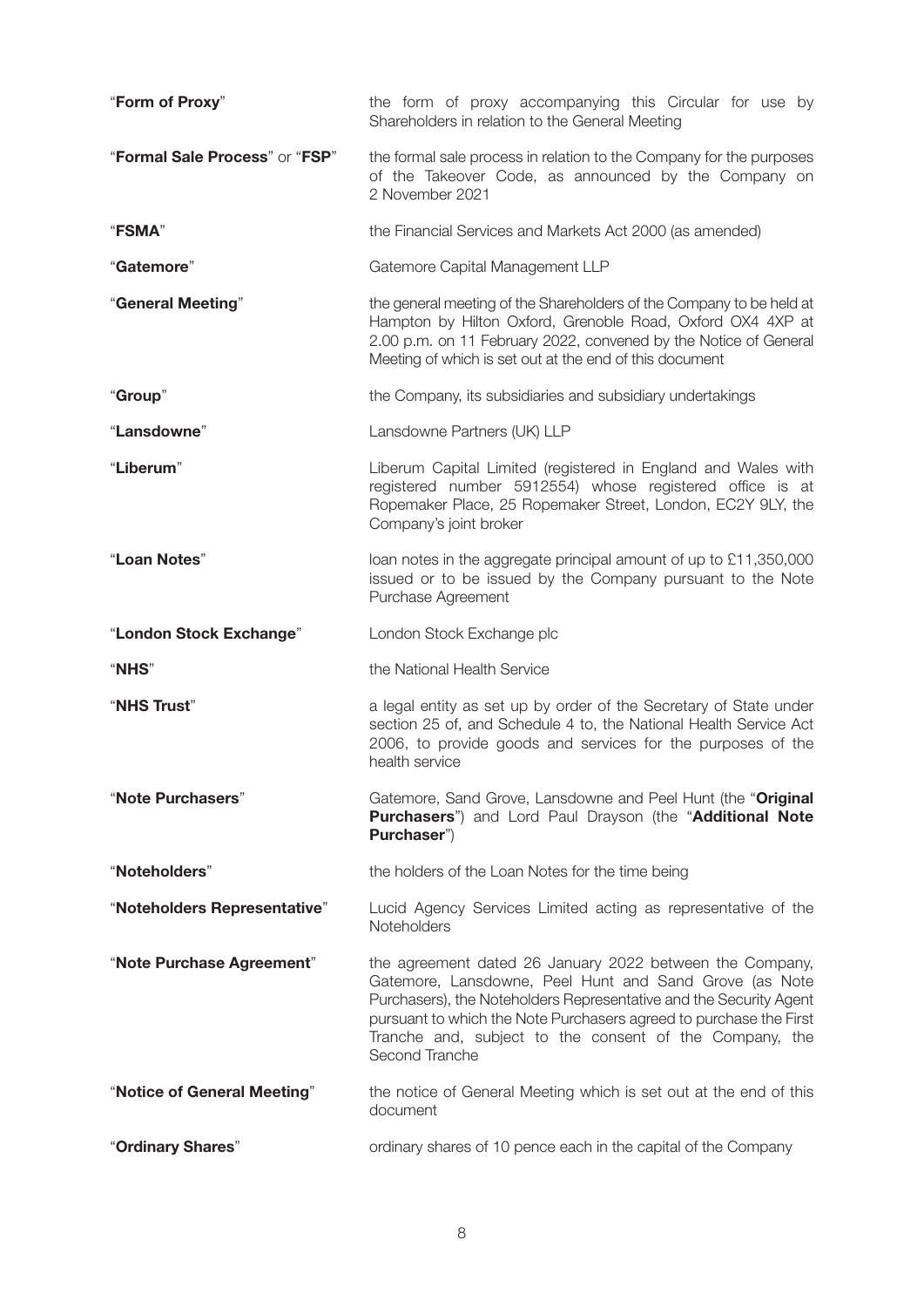| "Panel" or "Takeover Panel"                             | the Panel on Takeovers and Mergers                                                                                                                                                                                                                                                                                                    |
|---------------------------------------------------------|---------------------------------------------------------------------------------------------------------------------------------------------------------------------------------------------------------------------------------------------------------------------------------------------------------------------------------------|
| "Peel Hunt"                                             | Peel Hunt LLP, a Limited Liability Partnership incorporated and<br>registered in England with No. OC357088 whose registered office<br>is 7th Floor, 100 Liverpool Street, London EC2M 2AT, the Company's<br>nominated adviser, and joint broker                                                                                       |
| "Registrars" or "Equiniti"                              | Equiniti Limited of Aspect House, Spencer Road, Lancing, West<br>Sussex BN99 6DA                                                                                                                                                                                                                                                      |
| "Regulatory Information Service"<br>or "RIS"            | a regulatory information service operated by the London Stock<br>Exchange as defined in the AIM Rules for Companies                                                                                                                                                                                                                   |
| "Resolutions"                                           | the resolutions to be proposed at the General Meeting as set out in<br>the Notice of General Meeting                                                                                                                                                                                                                                  |
| "Sand Grove"                                            | Sand Grove Capital Management LLP                                                                                                                                                                                                                                                                                                     |
| "Second Tranche"                                        | Loan Notes with a principal amount of £5,000,000 to be issued to<br>the Note Purchasers pursuant to the terms of the Note Purchase<br>Agreement, subject to the consent of the Company and the<br>Note Purchasers                                                                                                                     |
| "Security Agent"                                        | Lucid Trustee Services Limited acting as security agent under the<br>Security Agreement                                                                                                                                                                                                                                               |
| "Security Agreement"                                    | the security agreement to be entered into between the Security<br>Agent, the Company, and each of the Note Purchasers pursuant to<br>which each of relevant members in the Group have agreed to grant<br>security for the Loan Notes in the form of fixed and floating charges<br>over substantially all of their business and assets |
| "Shareholders" and each<br>individually a "Shareholder" | the holders of Ordinary Shares for the time being                                                                                                                                                                                                                                                                                     |
| "Strategic Research Agreement"                          | an agreement with a healthcare provider that grants Sensyne access<br>to anonymised patient data for commercial purposes                                                                                                                                                                                                              |
| "UK" or "United Kingdom"                                | the United Kingdom of Great Britain and Northern Ireland                                                                                                                                                                                                                                                                              |
| "Takeover Code"                                         | the City Code on Takeovers and Mergers                                                                                                                                                                                                                                                                                                |
| "Unconditional Warrants"                                | Warrants in respect of 8,239,950 Ordinary Shares to be issued to<br>the Note Purchasers on the initial Purchase Date (meaning the date<br>on which the Loan Notes and sold and purchased)                                                                                                                                             |
| "US" or "United States"                                 | the United States of America, its territories and possessions, any<br>state of the United States and the District of Columbia                                                                                                                                                                                                         |
| "Warrant Holder"                                        | holders of the Warrants for the time being                                                                                                                                                                                                                                                                                            |
| "Warrant Price"                                         | ten pence (10p) per Warrant, being the nominal value of an Ordinary<br>Share                                                                                                                                                                                                                                                          |
| "Warrants"                                              | warrants to subscribe for up to 29,169,448 Ordinary Shares which<br>are exercisable at the Warrant Price and otherwise in accordance<br>with the terms of the Warrant Instrument                                                                                                                                                      |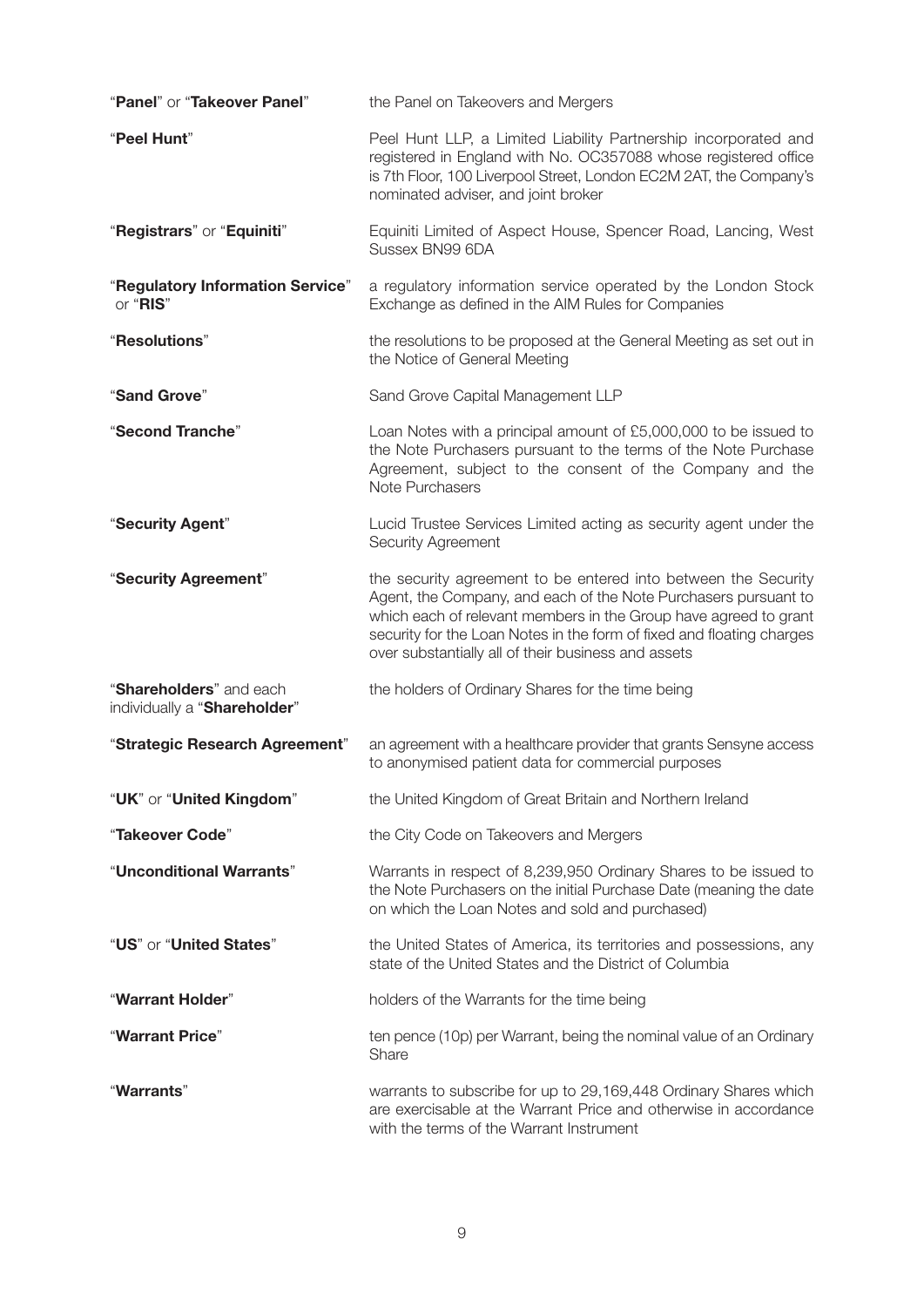"**Warrant Instrument**" the warrant instrument entered into by the Company by way of deed poll dated 26 January 2022 for the purposes of constituting the Warrants

All references in this document to "**£**", "**pence**" or "**p**" are to the lawful currency of the United Kingdom and all references to "**US\$**" or "**\$**" are to the lawful currency of the United States.

All references to time in this document are to London time.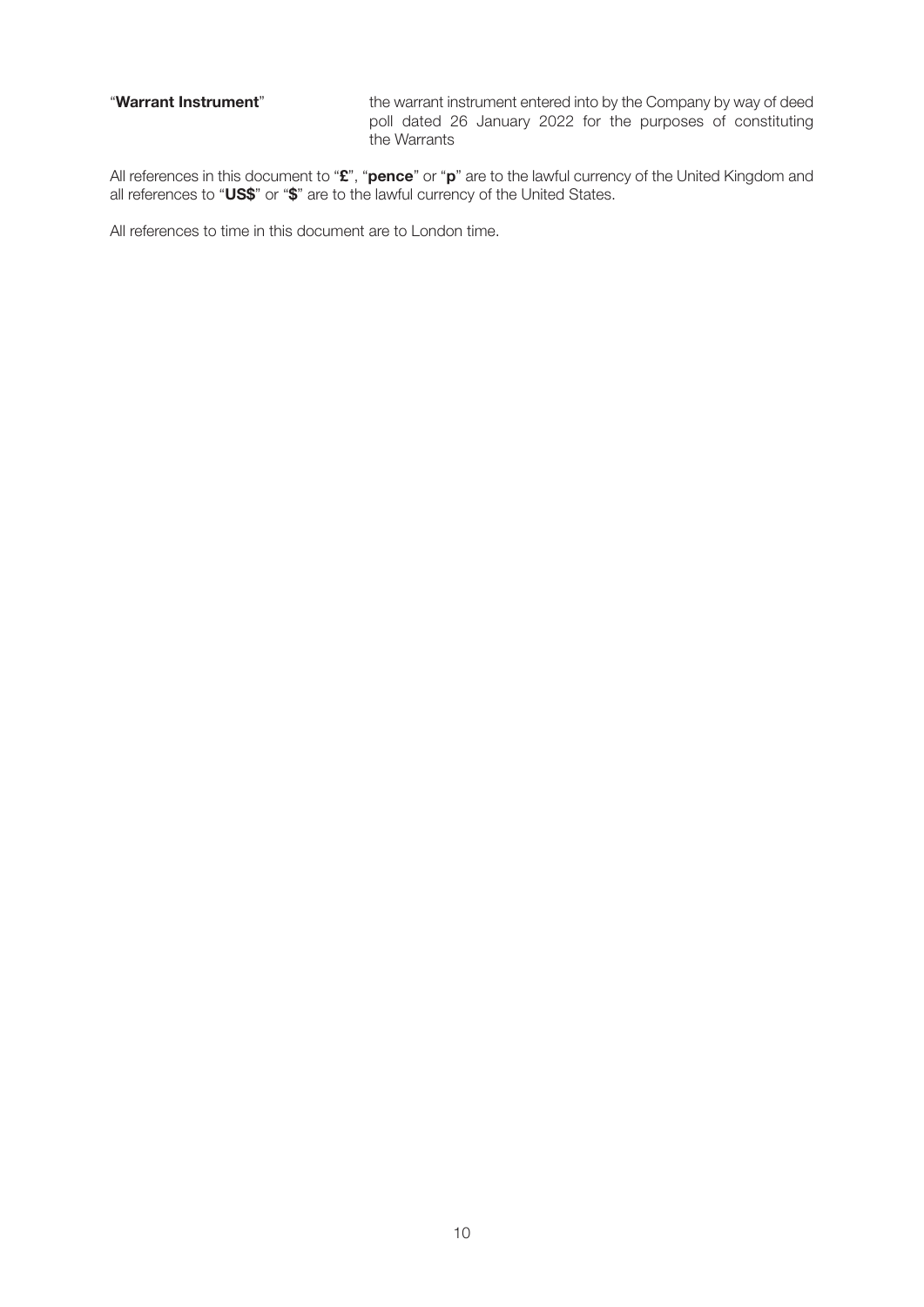#### **PART I**

#### **LETTER FROM THE CHAIRMAN OF SENSYNE HEALTH PLC**

# **Sensyne Health plc**

*(Incorporated and registered in England and Wales with registered no. 11425451)*

Sir Bruce Keogh *(Non-Executive Chairman)*<br>Lord (Paul) Drayson *(Chief Executive Officer)* Schrödinger Building Lord (Paul) Drayson *(Chief Executive Officer*) Lord (Paul) Drayson *(Chief Executive Officer)* Richard Pye *(Chief Financial Officer)* Oxford Science Park Mary Hardy *(Senior Independent Director)* Professor Lionel Tarassenko *(Non-Executive Director & Director of R&D)* Tony Bourne *(Independent Non-Executive Director)* Dr. Ian Hudson *(Independent Non-Executive Director)* Michael Norris *(Independent Non-Executive Director)* Geoff Race *(Independent Non-Executive Director)*

*Directors: Registered Office:*

26 January 2022

Dear Shareholder,

#### **Approval of Authority and Disapplication of Pre-Emption Rights for the Issue of Warrants in connection with the Financing**

#### **Renewal of General Authority to Allot Shares and Disapplication of Pre-Emption Rights**

#### **and**

#### **Notice of General Meeting**

#### **1. Introduction**

On 26 January 2022, the Company entered into the Financing with a number of its institutional shareholders and Peel Hunt to raise £6.35 million (and up to a further £5.0 million by mutual consent) through the issue of Loan Notes and Warrants. The proceeds of the First Tranche are expected to be credited to the Company by 28 January 2022 and will contribute to general working capital to enable the Company to continue to proceed through the ongoing Formal Sale Process.

The purpose of this Document, is to explain the background to, and the reasons for, the Financing and why the Directors believe that the Financing is in the best interests of the Company and its Shareholders as a whole and to recommend that you vote in favour of the Resolutions.

Shareholder approval is being sought for the passing of the Resolutions at the General Meeting to authorise the Directors to issue the Conditional Warrants pursuant to the Financing and to disapply statutory pre-emption rights in respect thereof. In addition, Shareholder approval is being sought to renew the general authority for the Directors to allot shares and to disapply statutory pre-emption rights.

If Shareholders do not approve the Disapplication Resolution, the Conditional Warrants cannot be issued. This will constitute an event of default under the Note Purchase Agreement potentially triggering a redemption of the Loan Notes. In such circumstances, without immediate access to alternative sources of cash, the Company would not be able to continue trading and would very likely become insolvent and be placed into administration potentially resulting in Shareholders losing their entire equity investment. Not voting in favour of the Resolutions would therefore have a material adverse effect on the Group's financial condition and prospects. The Disapplication Resolution is a special resolution requiring a vote in favour from 75 per cent. or more of Shareholders voting. The General Meeting will be held at Hampton by Hilton Oxford, Grenoble Road, Oxford OX4 4XP at 2.00 p.m. on 11 February 2022 and the Resolutions are contained in the Notice of General Meeting at Part IV of this document.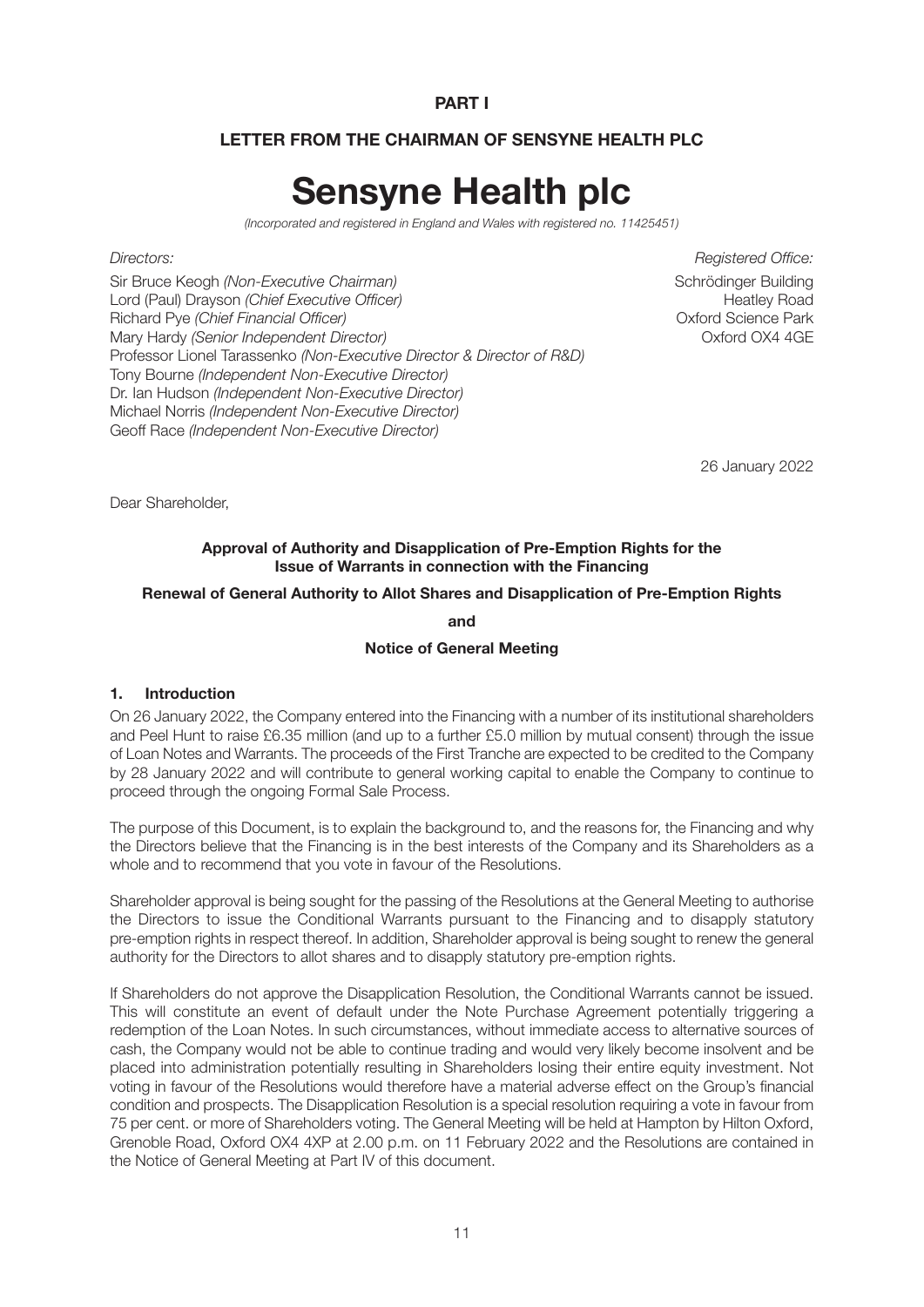The Board takes the health, safety and wellbeing of all of the Company's stakeholders very seriously and Shareholders should note that as a result of the COVID-19 pandemic and the guidance published by the UK Government, physical attendance at the General Meeting may not be possible at the time of the meeting. In addition, and in accordance with the Articles, the Company may impose entry restrictions on attendance at the General Meeting. **In light of this, the Board encourages Shareholders to submit their votes by proxy in advance by the required deadline and to appoint the Chairman of the meeting as their proxy, with voting instructions, to ensure their vote is counted.** If the Company intends to restrict physical attendance at the General Meeting, the Company will notify Shareholders of this, or any other change to the proposed format of the General Meeting, as soon as possible via RIS and its website at www.sensynehealth.com.

#### **2. Background to and reasons for the Financing**

As of 24 January 2022, the Company's unaudited cash position was £2.5 million. The unaudited adjusted operating loss for the six months ending 31 October 2021 was £14.7 million and the unaudited revenue figure for the same period was £1.0 million. The Company has been seeking funding from a number of different sources and due to the pressing need for additional working capital, the Company announced on 14 January 2022 that it had signed a non-binding term sheet with a number of its institutional shareholders and Peel Hunt to provide £6.35 million of capital (with an additional £5 million which may be provided by mutual consent) to finance the Company over the coming months as it proceeds through to the outcome of the ongoing FSP.

The Financing was entered into on 26 January 2022 and the Company expects to receive the monies from the First Tranche by 28 January 2022. Without the monies from the Financing, the Company would not have sufficient cash to complete the FSP nor continue to trade beyond early February 2022. The full proceeds of the Financing are expected to secure the Company's short term financing requirements and fund the business through the ongoing FSP. Further details of the Financing may be found in paragraph 4 of this Part I *(Letter from the Chairman of Sensyne Health plc)*.

#### **3. Current trading and outlook**

#### *Patient Data Strategy*

Sensyne made strong progress during the first half of its financial year to 31 October 2021 with its stated aim of building a best-in-class, international database of ethically sourced, de-identified and anonymised patient data. Sensyne has continued to build on the progress made in securing new Strategic Research Agreements from the UK NHS and US health systems. In December 2021, Sensyne signed a Strategic Research Agreement with Cambridge University Hospitals NHS Foundation Trust to access three million patient records bringing the total of anonymised records in the UK to 12.9 million patients. In October 2021, Sensyne signed a strategic teaming agreement with OMNY Health ("**OMNY**"). Under the terms of this agreement, Sensyne can contract for access to OMNY's platform of more than 22 million de-identified patient records across all therapeutic areas to complement the 13.4 million records accessed through three Strategic Research Agreements with US health systems entered into earlier in 2021. As a result, Sensyne now has access to 13.4 million US patient records, and through its agreement with OMNY, the potential to access a further 22 million records, therefore bringing the total to 35.4 million US patient records, plus 12.9 million anonymised patient records from multiple agreements with UK NHS Trusts. Sensyne continues to expand its access to patient data and is expected to enter into agreements with health systems in other European countries as the Company aims to increase its data set to 100 million records by the end of CY2024.

#### *Launch of SENSIGHT*

In September 2021, Sensyne launched its SENSIGHT platform to support rapid interrogation of its realworld patient database for use by both clinicians in a healthcare setting and researchers in the life sciences industry, all built with Sensyne's robust Information Governance (IG) and data security architecture. At launch, the platform comprised a total of 750,000 unique anonymised patient health records drawn from a total population of 2.1 million curated patient records covering heart failure, stroke and selected haematological cancers. Currently, SENSIGHT comprises 1.1 million unique anonymised patient records covering nine diseases and was drawn from a total population of 7.3 million curated patient records. By the end of the financial year, the Company expects SENSIGHT to comprise 3.0 million unique records covering 15 diseases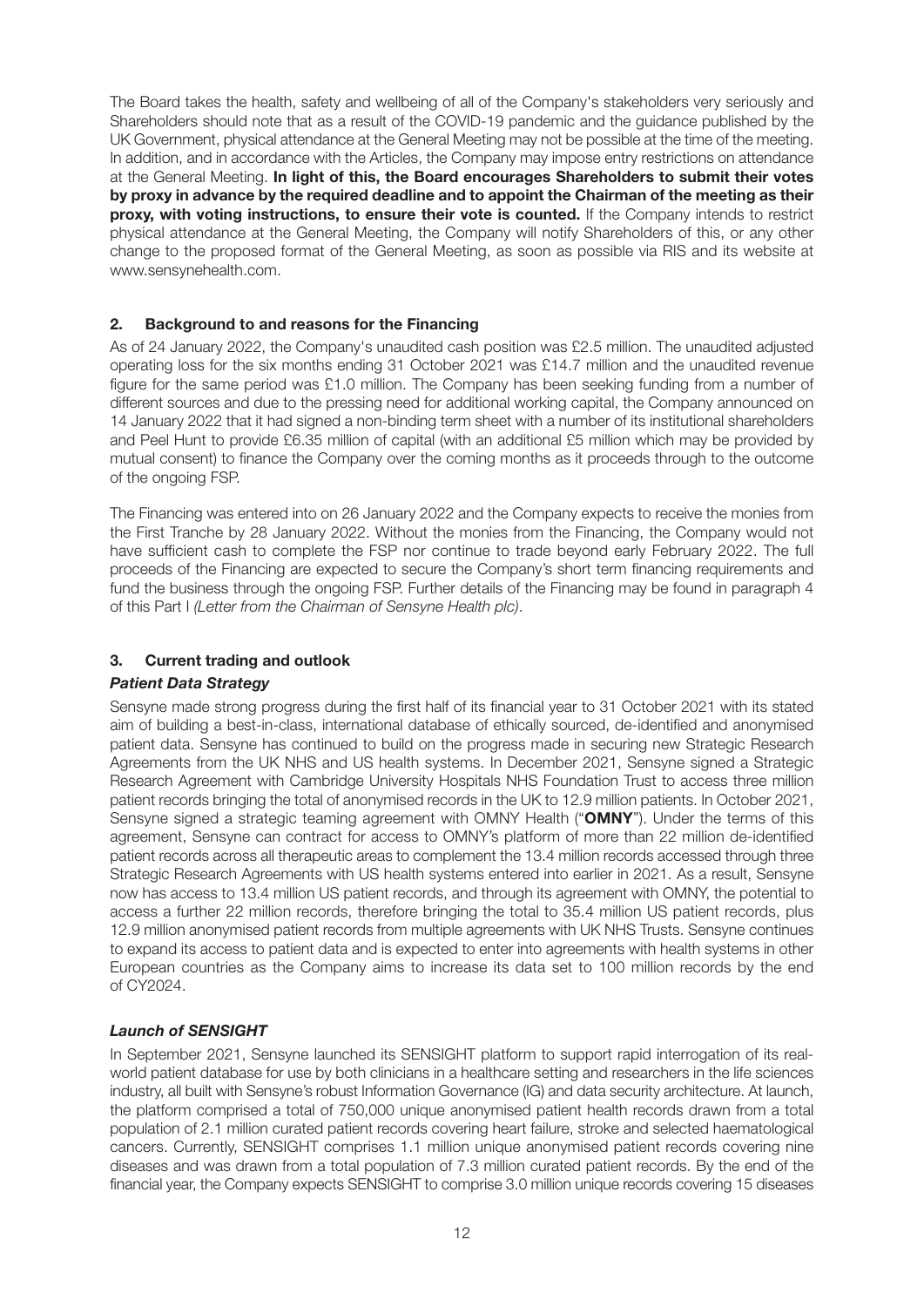drawn from a total population of over 22.5 million curated patient records held on Sensyne's health system partners' electronic patient record systems.

SENSIGHT was originally conceived and developed as an analytics platform for internal use by Sensyne to scale and industrialise its offering to life science companies. Over the course of its development, SENSIGHT has evolved into a customer-facing platform that has the potential to increase Sensyne's reach significantly and drive future revenue growth through its modest priced subscription fee and providing a gateway to new professional services agreements. The strength of SENSIGHT lies in the breadth and depth of its data which include electronic health records, medical images and genomic data.

SENSIGHT is generating significant interest from potential early adopters within the life sciences industry to support their clinical development and research activities and is converting this interest to subscriptions. As the number of health records and medical indications increases, Sensyne expects the customer base to expand.

#### *Commercial update and revenue outlook*

The business development pipeline continues to grow, with an increased number of negotiations ongoing. In October 2021, it was reported there were over 25 opportunities in the pipeline. This figure has now increased to more than 75 and covers: (a) over half of the top 10 pharma companies (defined by revenue) plus biotech companies and CROs; (b) all current and former customers; (c) geographically diverse potential customers from the US, Europe and Asia; and (d) drug discovery through to clinical development to post marketing surveillance. The Company has faced some significant commercial headwinds including contract delays as a result of the COVID-19 pandemic continuing to impact pharma companies, changing priorities and increased competition. These factors are slowing the conversion of this strengthened pipeline into commercial agreements. Some competitors claim to offer direct access to patient data, which is counter to Sensyne's ethical model, or access to data that are inferior to the deep, longitudinal data sets that Sensyne has established. Sensyne continues to believe that patient data should never be sold or shared directly with life science companies and that the Company's strategy to be the 'docking station' between health data providers and the pharmaceutical industry is the correct strategy.

On 24 December 2021, the Company entered into two commercial agreements with life science and healthcare customers that had a total value of £0.5 million. These agreements represented the first sizeable subscription sales for SENSIGHT. Whilst the total contract value of professional services agreements that may be signed by the end of the financial year exceeds £29 million, there remains significant uncertainty over the timing of when or if these agreements will be signed. Currently, the Company believes up to approximately £26 million could be recognised in the current financial year, but this is entirely contingent on customers signing contracts. Whilst the Company's short term financing needs have been addressed through the Financing, new customers may still await clarification of the Company's position prior to confirming orders and contracts and therefore this revenue figure could be very materially lower.

On 25 January 2022, the Company and Excalibur Healthcare Services ("**Excalibur**") agreed to amend the terms of the Licence and Development Agreement signed on 9 February 2021. Pursuant to the amended terms, Excalibur's licence to use MagnifEye becomes non-exclusive with immediate effect. The Company will continue to receive a royalty on sales made by Excalibur, but guaranteed minimum royalties are removed. The Company will now seek additional commercial partners for MagnifEye, which comprises a suite of eight algorithms that can be used to automate and improve the accuracy of reading lateral flow diagnostic tests, with applicability beyond COVID-19 to a wide range of industrial applications, both clinical and non-clinical. Excalibur can also market and partner its own tests with MagnifEye to existing and new customers for all applications.

On 14 January 2022, the Company announced that it had accumulated a substantial debtor. The Company has ceased to pursue monies due under contract and expects to make a substantial provision in its accounts which will not impact the cash runway of the Company.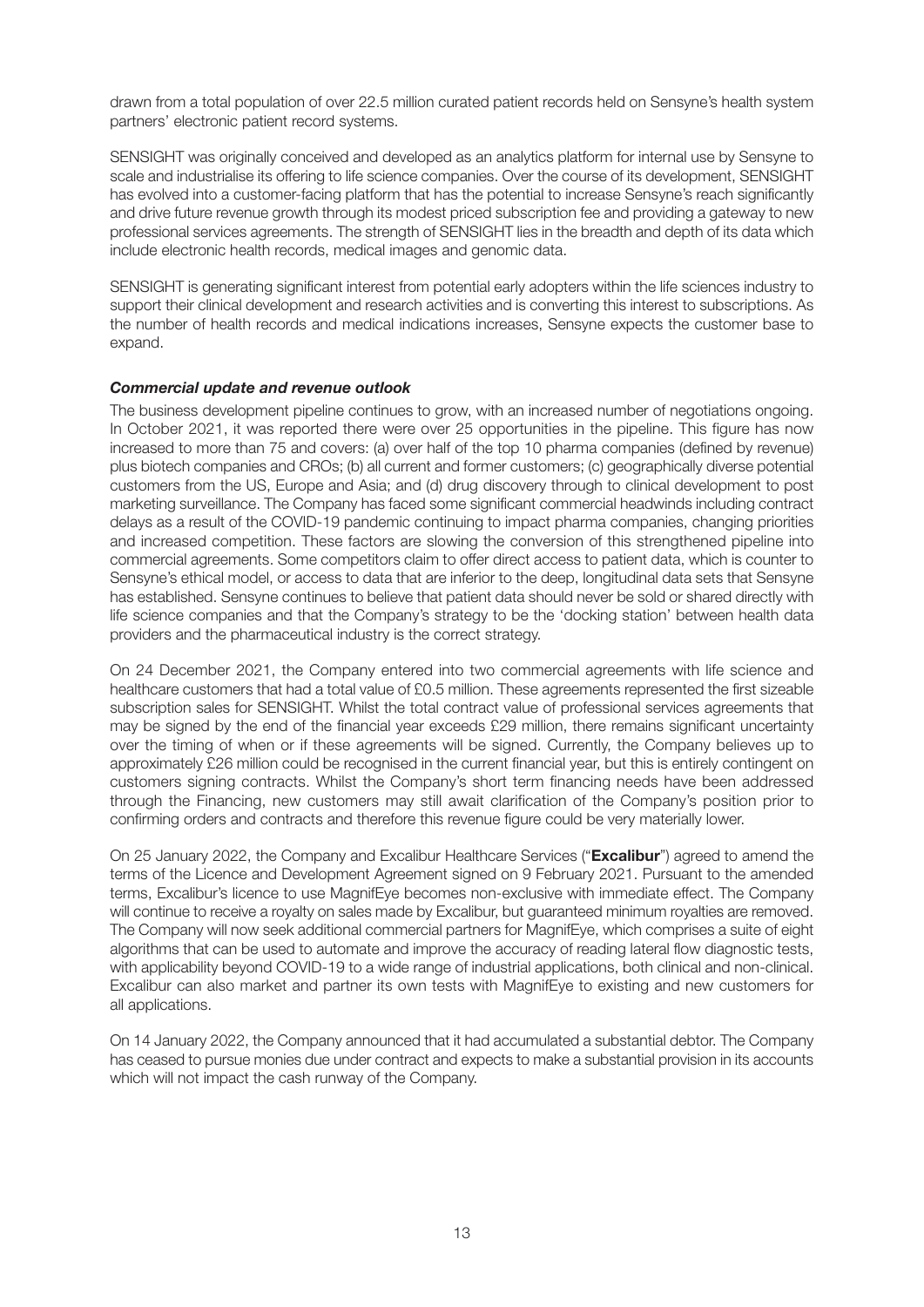#### **4. Details of the Financing**

#### *Loan Notes*

On 26 January 2022, the Company entered into the Note Purchase Agreement pursuant to which the Note Purchasers have agreed to purchase Loan Notes with principal amount of up to £11,350,000. The Note Purchase Agreement provides for the Note Purchasers to purchase the Loan Notes in two tranches:

- (a) an initial tranche of £6,350,000 principal amount of Loan Notes, subject to the satisfaction of certain conditions precedent by the Company, following execution of the Note Purchase Agreement (the First Tranche); and
- (b) an additional tranche of up to £5,000,000 principal amount of Loan Notes, subject to the consent of both the Company and the Note Purchasers and satisfaction of certain conditions precedent by the Company (the Second Tranche).

The Loan Notes are redeemable at 1.25 times their par value and have a maturity date which is 364 days following the date of utilisation of the First Tranche. The Loan Notes are required to be redeemed in full on the earliest to occur of (i) the maturity date and (ii) the sale of all or substantially all of the issued share capital, or change of control, of the Company.

The proceeds of the issue of the Loan Notes may only be used for costs associated with maintaining the Company's operations through the ongoing FSP. Peel Hunt has applied the majority of its fee towards the Financing and, consequently, is a Note Purchaser.

The Company has issued a utilisation request in respect of the First Tranche and, subject to satisfaction of the conditions precedent, expects to receive cash proceeds of £5,950,000 by 28 January 2022.

#### *Lock-up*

The Note Purchasers (excluding Peel Hunt) have agreed not to (and have agreed to procure that their respective affiliates will not) dispose of any interest in Ordinary Shares owned by them or persons connected to them until such time as such undertaking is released in accordance with the Note Purchase Agreement.

#### *Board Observer Right*

Under the terms of the Note Purchase Agreement, Sand Grove has the right to appoint an observer to the Board while the Loan Notes remain outstanding although it has not given notice to exercise this right.

#### *Warrants*

Under the terms of the Note Purchase Agreement, the Company has also agreed to issue to the Note Purchasers, Warrants to subscribe for up to 29,169,448 Ordinary Shares representing approximately 17.7 per cent. of the Company's issued share capital as follows:

- (a) Warrants to subscribe for 8,239,950 Ordinary Shares, representing approximately 5.0 per cent. of the Company's issued share capital, on issue of the First Tranche of the Loan Notes (the Unconditional Warrants);
- (b) Warrants to subscribe for 12,689,541 Ordinary Shares, representing approximately 7.7 per cent. of the Company's issued share capital, to be issued in connection with the First Tranche, conditional upon the Shareholders approving the disapplication of statutory pre-emption rights for the issue of such Warrants; and
- (c) Warrants to subscribe for 8,239,957 Ordinary Shares, representing 5.0 per cent. of the Company's issued share capital, to be issued if and when the Second Tranche of Loan Notes is issued, conditional upon the Shareholders approving the disapplication of statutory pre-emption rights for the issue of such Warrants (together with the Warrants referred to in sub-paragraph (b) above, the Conditional Warrants).

Each Warrant is exercisable at the Warrant Price of 10 pence (equal to the nominal value of the Company's Ordinary Shares) at any time from the date of issue of the Warrant until 15 January 2025. The Warrants are subject to the terms of the Warrant Instrument, further details of which are set out in Section B of Part II of this document.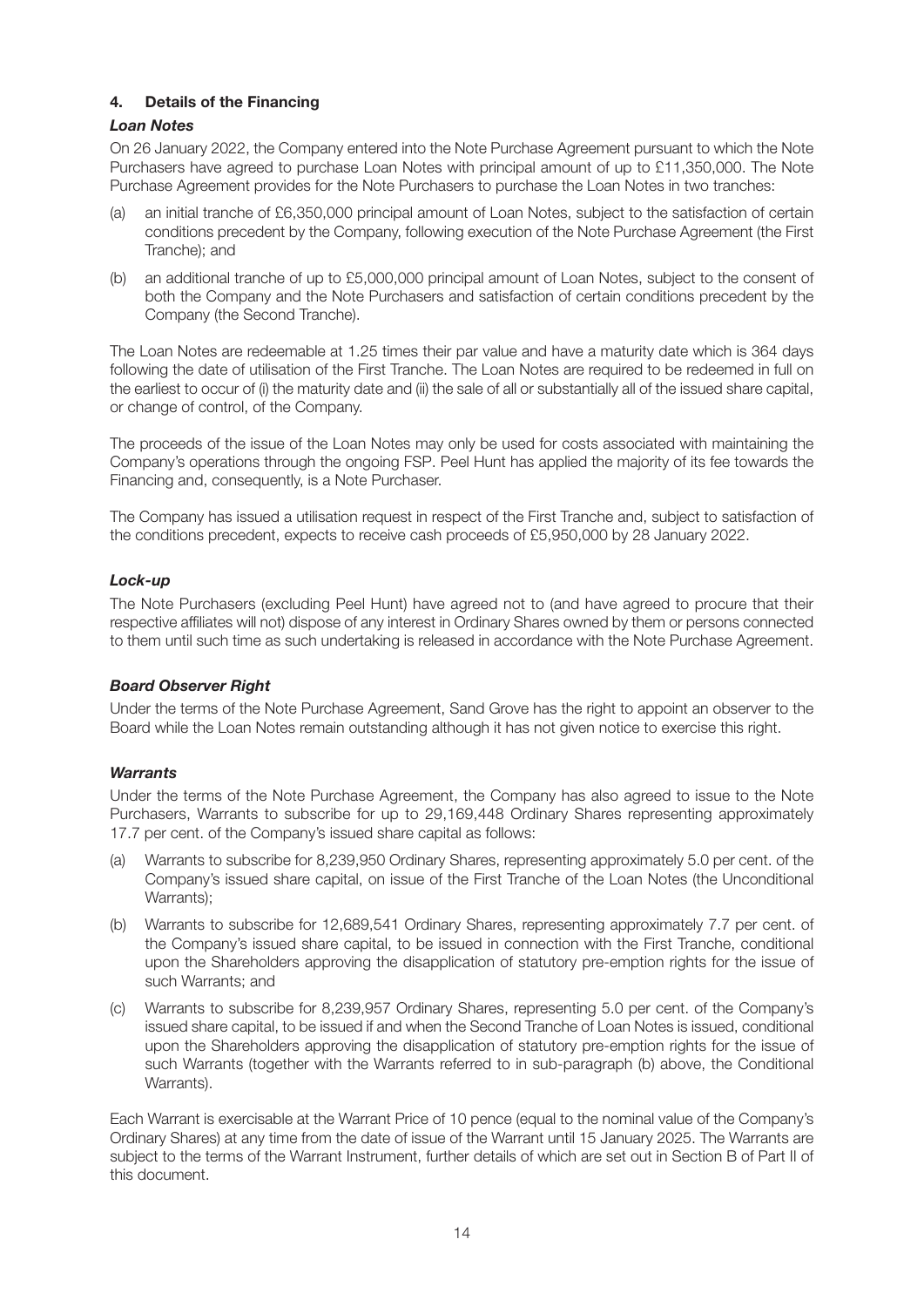The Unconditional Warrants will be issued utilising the authorities and powers approved by Shareholders at the Company's 2021 AGM and are therefore not conditional on further approval by Shareholders. The present authority of the directors to allot equity securities free of statutory pre-emption rights is insufficient for the issue of the Conditional Warrants therefore approval of the Shareholders for the disapplication of statutory pre-emption rights in respect the issue of the Conditional Warrants is required by way of special resolution requiring approval of 75 per cent. or more of shareholders voting. The Disapplication Resolution proposed at the General Meeting contains the relevant approval required for the issuance of the Conditional Warrants free of statutory pre-emption rights. If the Disapplication Resolution is not passed this will constitute an event of default in respect of the Financing, potentially triggering redemption of the Loan Notes.

#### *Security*

The Loan Notes represent senior ranking obligations of the Company and are secured on a first priority basis and guaranteed by other members of the Group. The security consists of first ranking fixed and floating security over substantially all of each member of the Group's assets (subject to certain agreed exceptions).

#### *Undertakings by Lord Drayson*

Lord Drayson has confirmed his commitment to the Company's mission and its unique ethical business model for the use of anonymised patient data in medical research in partnership with the NHS and health systems world-wide. He has proposed and the Company has agreed that he will reduce his base salary to £1 per annum while the Loan Notes are outstanding and he has committed to vote for any bid for the Company that results from the Formal Sale Process that is consistent with the Company's mission and maximises value for Shareholders or is recommended by the independent Directors.

#### **5. General Meeting**

As noted above, the Directors utilised in full the general disapplication of statutory pre-emption rights approved by Shareholders at the Company's 2021 AGM to issue the Unconditional Warrants. It is therefore necessary for Shareholders to approve the specific disapplication of statutory pre-emption rights to empower the Directors to issue the Conditional Warrants by way of passing a special resolution. In addition, the Board is proposing a separate ordinary resolution to renew the now exhausted general disapplication authority.

The General Meeting of the Company, notice of which is set out at the end of this document, is to be held at Hampton by Hilton Oxford, Grenoble Road, Oxford OX4 4XP at 2.00 p.m. on 11 February 2022. The General Meeting is being held for the purpose of considering and, if thought fit, passing the Resolutions in order to approve the (a) specific authority for the Directors to issue the Unconditional Warrants and to disapply statutory pre-emption rights in respect thereof, and (b) general authority for the Directors to allot shares, or grant rights to subscribe for shares, and the disapplication of statutory pre-emption rights in respect of equity securities representing up to 5 per cent. of the Company's issued share capital.

A summary and explanation of the Resolutions is set out below. Please note that this is not the full text of the Resolutions and you should read this section in conjunction with the Resolutions contained in the Notice of General Meeting in Part IV of the Circular.

**Resolution 1** – an ordinary resolution to grant authority to the Directors under section 551 of the Act to issue the Conditional Warrants in connection with the Fundraising.

**Resolution 2** – a special resolution to empower the Directors under the Act to dis-apply statutory pre-emption rights in respect of the issue of the Conditional Warrants to be issued in connection with the Fundraising.

**Resolution 3** – an ordinary resolution to empower the Directors generally under section 551 of the Act to allot shares, or grant rights to subscribe for shares up to an aggregate amount equating to one third of the issued share capital of the Company.

**Resolution 4** – a special resolution to empower the Directors under section 570 of the Act to dis-apply statutory pre-emption rights in respect of the allotment of equity securities representing up to 5 per cent. of the Company's issued share capital pursuant to the authority conferred on them by Resolution 3.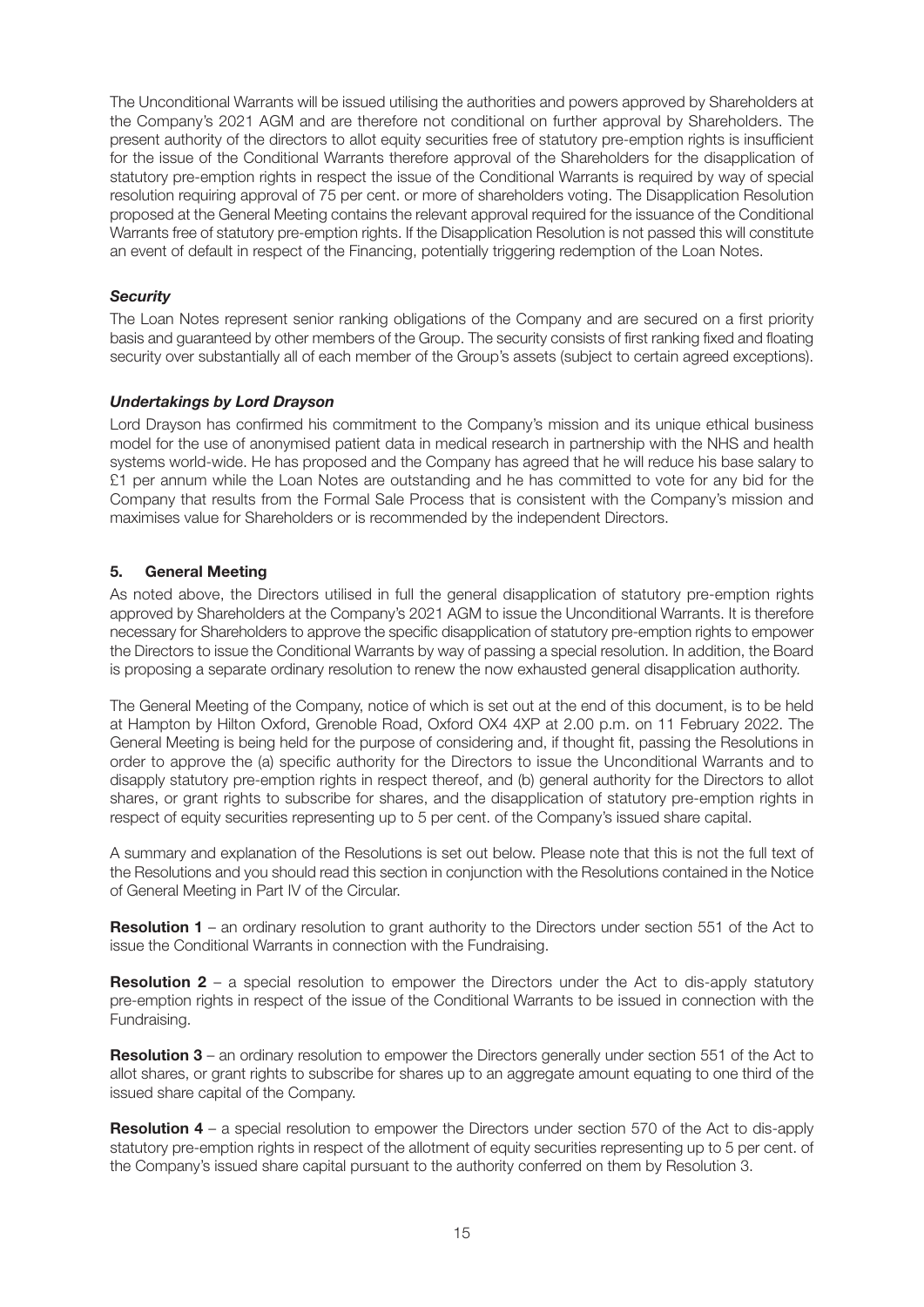If Shareholders do not approve the Disapplication Resolution, the Conditional Warrants cannot be issued. This will constitute an event of default under the Note Purchase Agreement potentially triggering a redemption of the Loan Notes. In such circumstances, without immediate access to alternative sources of cash, the Company would not be able to continue trading and would likely become insolvent and be placed into administration potentially resulting in Shareholders losing their entire equity investment. Not voting in favour of this Resolution would therefore have a material adverse effect on the Group's financial condition and prospects. The Disapplication Resolution is a special resolution requiring a vote in favour from 75 per cent. or more of Shareholders voting.

The Board takes the health, safety and wellbeing of all of the Company's stakeholders very seriously and Shareholders should note that as a result of the COVID-19 pandemic and the guidance published by the UK Government, physical attendance at the General Meeting may not be possible at the time of the meeting. In addition, and in accordance with the Articles, the Company may impose entry restrictions on attendance at the General Meeting. **In light of this, the Board encourages Shareholders to submit their votes by proxy in advance by the required deadline and to appoint the Chairman of the meeting as their proxy, with voting instructions, to ensure their vote is counted.** Voting on the business of the meeting will be conducted by way of a poll. Only the formal business of the Resolutions will be carried out at the General Meeting. If the Company intends to restrict physical attendance at the General Meeting, the Company will notify Shareholders of this, or any other change to the proposed format of the General Meeting, as soon as possible via RIS and its website at www.sensynehealth.com.

#### **6. Takeover Panel Waiver**

As the Company is currently in an offer period for the purposes of the Takeover Code as a result of the ongoing Formal Sale Process, under Rule 21.1(a) of the Takeover Code the Company must not, without the approval of the Shareholders in general meeting, take any action which may result in any offer or *bona fide* possible offer being frustrated or in shareholders being denied the opportunity to decide on its merits. In particular, it may not take certain actions, including issue any shares or any securities carrying rights of conversion into or subscription for shares, or enter into any contracts otherwise than in the ordinary course of business.

The Takeover Panel will normally agree to disapply the requirement for shareholder approval in a general meeting if, *inter alia*, shareholders of the Company holding shares carrying more than 50 per cent. of the voting rights of the Company state in writing that they approve the proposed action and would vote in favour of any resolution to that effect proposed at a general meeting.

As the Financing falls within the scope of the restrictions of Rule 21.1(a) of the Takeover Code, the Company has obtained confirmation in writing from Shareholders holding 51.96 per cent. of the voting rights of the Company approving the Financing for these purposes and accordingly the Takeover Panel has agreed to disapply the requirement for shareholder approval in general meeting.

#### **7. Additional Information**

The attention of Shareholders is drawn to the information contained in Part II and III of this document, which provide additional information on the Note Purchase Agreement, the Security Agreements, the Warrant Instrument and the Company.

#### **8. Action to be taken**

#### *In respect of the General Meeting*

Enclosed with the Circular shall be a Form of Proxy for use at the General Meeting.

**As noted above, Shareholders are encouraged to submit their votes by proxy in advance by the required deadline and to appoint the Chairman of the meeting as their proxy, with voting instructions, to ensure their vote is counted. Voting on the business of the meeting will be conducted by way of a poll.**

**You are requested to complete, sign and return the Form of Proxy to the Company's Registrars, Equiniti Limited at Aspect House, Spencer Road, Lancing, West Sussex BN99 6DA, so as to be received as soon as possible and, in any event, no later than 2.00 p.m. on 9 February 2022.**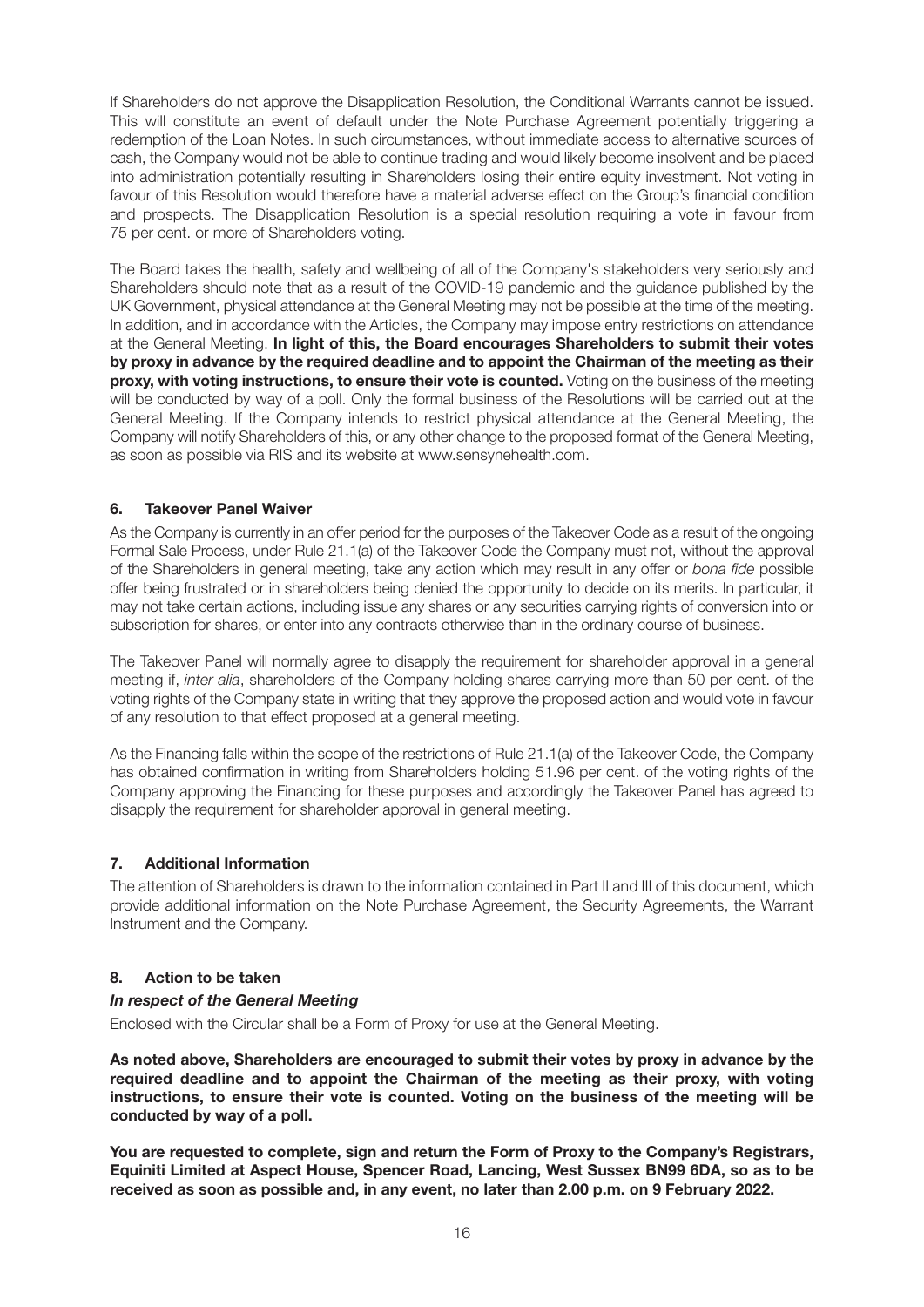Shareholders who hold their Ordinary Shares through a nominee should instruct their nominees to submit a Form of Proxy on their behalf.

#### **9. Irrevocable undertakings**

The Company has received irrevocable undertakings to vote in favour of the Disapplication Resolution in respect of 85,635,741 Ordinary Shares representing approximately 51.96 per cent. of the existing share capital of the Company.

Further details of the irrevocable undertakings are set out in paragraph 2 of Part III of this document.

#### **10. Recommendation**

The Directors consider that the Financing and the passing of the Resolutions are in the best interests of the Company and its Shareholders as a whole. Accordingly, the Directors unanimously recommend that Shareholders vote in favour of all of the Resolutions.

**If Shareholders do not approve the Disapplication Resolution (being Resolution 2 in the Notice of General Meeting relating to the disapplication of pre-emption rights for the issue of the Conditional Warrants), the Conditional Warrants cannot be issued. This will constitute an event of default under the Note Purchase Agreement potentially triggering a redemption of the Loan Notes. In such circumstances, without immediate access to alternative sources of cash, the Company would not be able to continue trading and would likely result in the Company becoming insolvent and being placed into administration potentially resulting in Shareholders losing their entire equity investment. Not voting in favour of the Disapplication Resolution would therefore have a material adverse effect on the Group's financial condition and prospects.**

**ACCORDINGLY, SHAREHOLDERS ARE URGED TO VOTE IN FAVOUR OF RESOLUTION 2 TO ALLOW THE CONDITIONAL WARRANTS TO BE ISSUED AND THE FINANCING TO CONTINUE.**

Yours faithfully,

**Sir Bruce Keogh** *Non-Executive Chairman*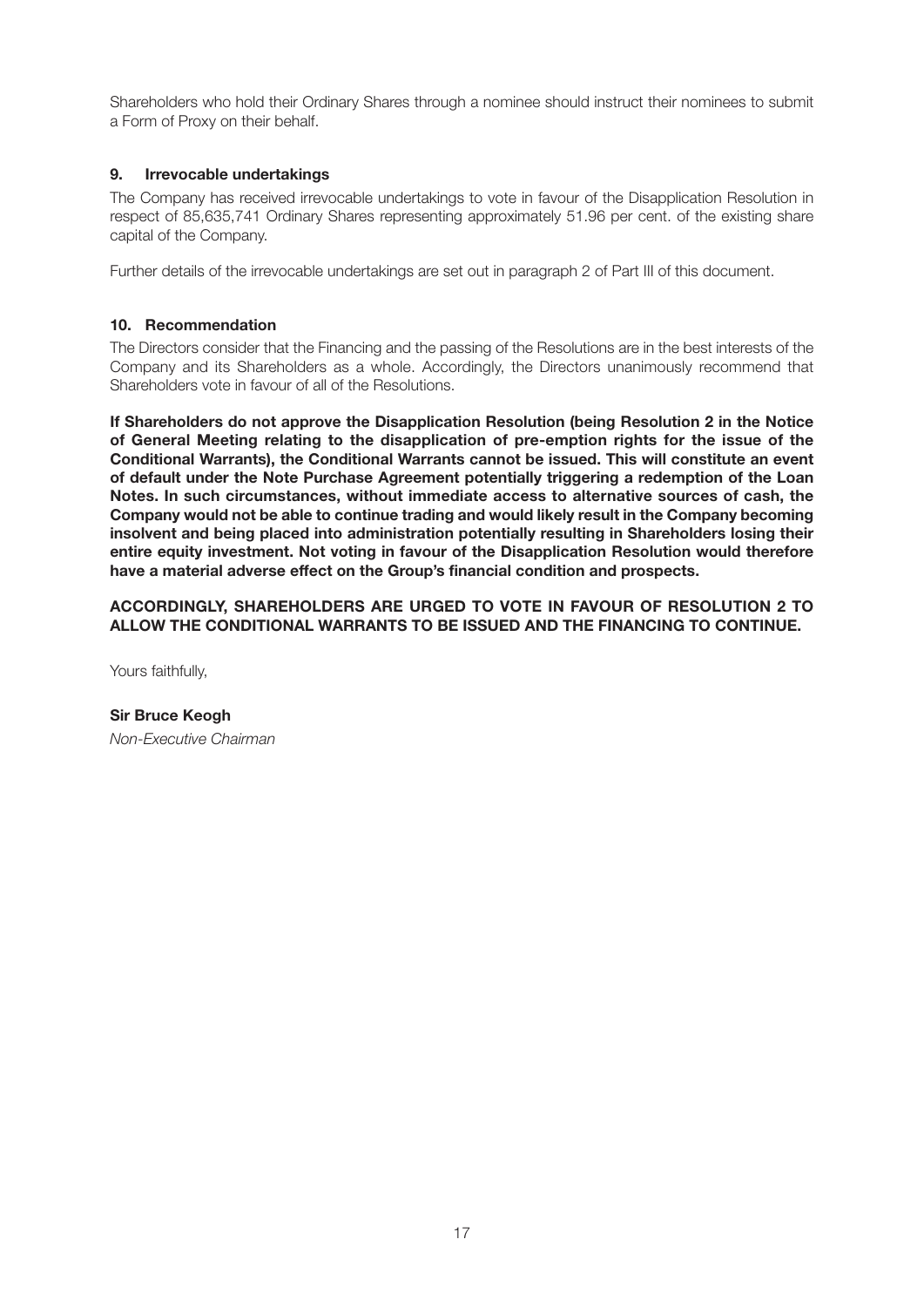#### **PART II**

#### **DETAILS OF THE FINANCING DOCUMENTS**

#### **SECTION A**

#### *NOTE PURCHASE AGREEMENT AND SECURITY AGREEMENTS*

#### **1. Background**

- 1.1 The Company, the Note Purchasers, the Noteholders Representative and the Security Agent, entered into the Note Purchase Agreement on 26 January 2022. Pursuant to the Note Purchase Agreement, the Note Purchasers agreed, conditional, *inter alia*, upon the execution of a Warrant Instrument to purchase in Sterling the following principal amounts of Loan Notes:
	- 1.1.1 *Sand Grove:* £3,150,000 million;
	- 1.1.2 *Gatemore:* £1,000,000 million;
	- 1.1.3 *Lansdowne:* £1,800,000 million; and
	- 1.1.4 *Peel Hunt:* £400,000
- 1.2 The Unconditional Warrants under the Warrant Instrument (being for 8,239,950 Ordinary Shares on issue of the First Tranche) shall be issued on the date on which the Loan Notes are sold and purchased. However, the issuance of the Conditional Warrants (being for 12,689,541 Ordinary Shares on issue of the First Tranche and 8,239,957 Ordinary Shares on issue of the Second Tranche) are subject to the passing of certain Resolutions at the General Meeting, as explained in paragraph 5 of the Chairman's Letter.
- 1.3 The Company entered into a fee letter with the Noteholders Representative and the Security Agent on 26 January 2022 in respect of the payment of agency fees to the Noteholders Representative and the Security Agent.

#### **2. Security**

2.1 The Company and each of its subsidiaries incorporated in the United Kingdom and/or the United States have entered or will, prior to the purchase of the Loan Notes, be entering into an English law debenture and New York law governed security agreements that, subject to certain limited exceptions, secure substantially all assets of such companies, including but not limited to their intellectual property, bank accounts, investments, securities, real property and other assets, as security for the Noteholders. The security documents contain typical covenants, restrictions on disposal and negative pledge protections for the Noteholders.

#### **3. Repayment**

- 3.1 The Loan Notes are repayable in full on the termination date (meaning, in respect of the Loan Notes, the earlier of:
	- 3.1.1 the initial termination date (being the date falling 364 days after and including the date on which any Loan Notes are to be sold and purchased), or
	- 3.1.2 the date on which all of the Loan Notes are prepaid pursuant to the terms of the Note Purchase Agreement),

#### (the "**Termination Date**").

- 3.2 In addition to repayment of the Loan Notes in full as stated in clause 3.1, the Company shall in respect of all repayments (other than as described in section 3.5 below) also pay the applicable Redemption Premium (see section 4 below for details).
- 3.3 The Company may, if it gives the Noteholders Representative not less than ten (10) Business Days' prior written notice (or such shorter period as the Noteholders Representative may agree) prepay,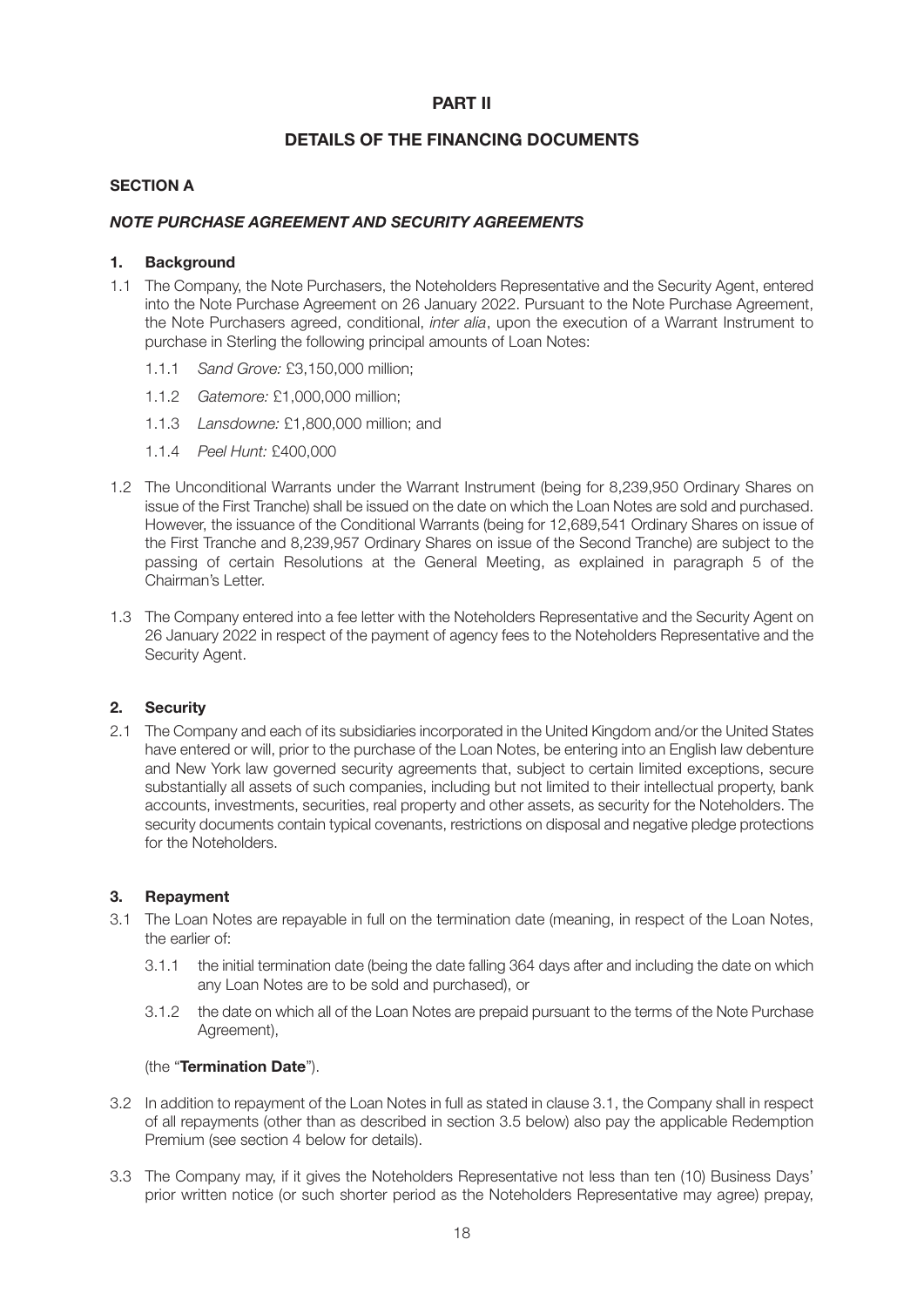redeem or repurchase the whole or any part of the Loan Notes prior to the Termination Date. Any such prepayment shall be made on the date specified in the notice provided by the Company and shall include the payment of the principal outstanding in respect of those Loan Notes being redeemed and any applicable Redemption Premium thereon.

- 3.4 If there is a Change of Control or the sale of all or substantially all of the assets of the Group, a Note Purchaser can elect to have the whole or part of the principal amount of its Loan Notes repaid. A "**Change of Control**" includes:
	- 3.4.1 any transaction which is not approved by the Noteholders Representative (acting on the instructions of all Noteholders) (including an offer or scheme of arrangement) which results in a party or one or more parties acting in concert (other than the Note Purchasers and/or any party acting in concert with the Note Purchasers):
		- (a) having the power to appoint or remove all, or the majority, of the directors or other equivalent officers of the Company;
		- (b) having the power to give directions with respect to the operating and financial policies of the Company with which the directors or other equivalent officers of the Company are obliged to comply;
		- (c) holding all or substantially all of the assets of the Company or the Group (taken as a whole); or
		- (d) holding more than 50 per cent. of the Company's outstanding issued shares; and
	- 3.4.2 any merger or similar reorganisation of the Company, which is not approved by the Noteholders Representative (acting on the instructions of the holders of more than two thirds of the Loan Notes, as a result of which the shareholders of the Company immediately prior to the time when such transaction becomes effective will hold less than 50 per cent. of the voting rights in the surviving or acquiring entity immediately after such transaction becomes effective,

where acting in concert means a group of persons who, pursuant to an agreement or understanding (whether formal or informal), actively co-operate, through the acquisition and/or ownership of voting shares in the Company, to obtain or consolidate control (directly or indirectly) of the Company, provided that persons voting in the same or consistent manner at a general meeting of the Company will not be considered to be acting in concert by virtue only of exercising their votes in such manner.

- 3.5 The Loan Notes held by a Note Purchaser are also repayable if it becomes unlawful for that Note Purchaser to perform any of its obligations as contemplated by the Note Purchase Agreement or to fund, issue or maintain its participation in the Loan Notes, provided that the Redemption Premium (as described in section 4 below) shall be reduced to 10 per cent. in the event of such repayment.
- 3.6 If any member of the Group receives net proceeds in excess of £2,000,000 from: (a) any share issuance by the Company or member of the Group (other than to another member of the Group); or (b) certain permitted material asset sales by the Company or another member of the Group, the Loan Notes held by the Note Purchasers are repayable on a *pro rata* basis using fifty per cent. (50 per cent.) of the net proceeds received.
- 3.7 The Loan Notes are also repayable on demand in whole or part at the option of the Noteholders Representative in the event of certain standard events of default (including a material adverse change in the business of the Company) occurring. **It is also a specific event of default in respect of the Loan Notes if the Shareholders do not vote to approve the disapplication of pre-emption rights in respect of the issue of the Conditional Warrants as outlined in Part I** *(Letter from the Chairman of Sensyne Health plc)***.**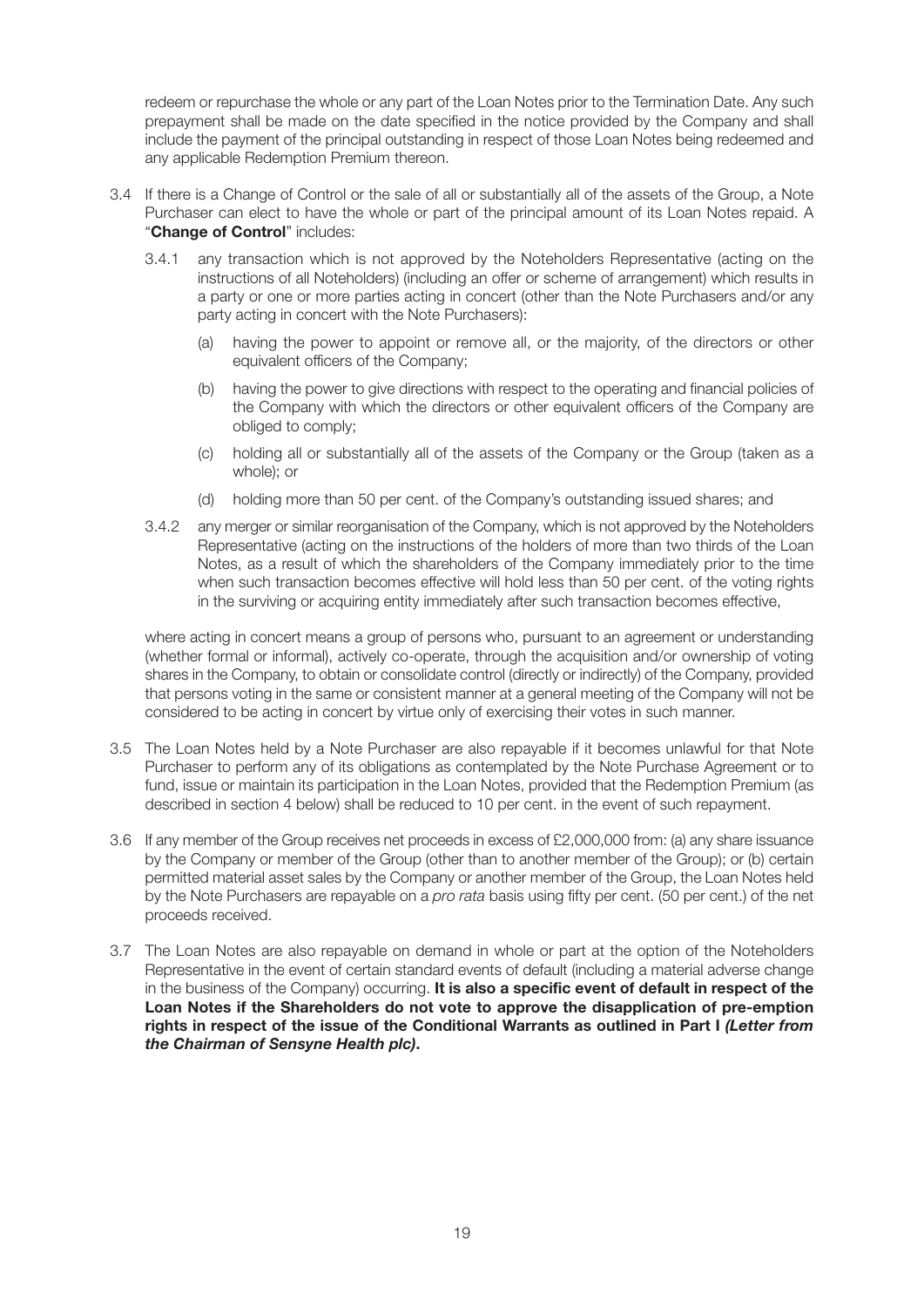#### **4. Redemption Premium**

4.1 There is a Redemption Premium in respect of the participation in any Loan Note being prepaid, redeemed or repurchased, which is an amount calculated at the rate of twenty five per cent. (25 per cent.) of the redemption or repurchase price (such redemption or repurchase price being equal to the principal amount thereof) (the "**Redemption Premium**")

#### **5. Information Rights**

- 5.1 The Note Purchasers have the right to be provided with certain information by the Company for so long as any of the Loan Notes are outstanding, including:
	- 5.1.1 any documents or information disclosed by the Company or any other member of the Group to the public in accordance with applicable rules and regulations (including any preliminary statement of annual results);
	- 5.1.2 regular cash level updates; and
	- 5.1.3 any circulars sent to shareholders.
- 5.2 The Company has agreed that it will not, at any time, provide to a Note Purchaser any "inside information" as defined in Article 7 of the Market Abuse Regulation (EU 596/2014) (as it forms part of UK domestic law by virtue of the European Union (Withdrawal) Act 2018, as amended), other than:
	- 5.2.1 at the time such information is publicly announced;
	- 5.2.2 where a lender consents in writing to receiving such "inside information" prior to being provided with it; or
	- 5.2.3 where such information is being provided to the Noteholders Representative, where such "inside information" is identified to the Noteholders Representative.

#### **6. Covenants by the Company**

6.1 For so long as any of the Loan Notes are outstanding, the Company and the Group are subject to certain standard positive and negative covenants in a form typical of Loan Market Association lending documents. These covenants also include budgetary compliance and restrictions on director bonuses while the Loan Notes are outstanding.

#### **7. Transfers**

- 7.1 A Note Purchaser must obtain the prior written consent of the Company before it may assign any of its rights or transfer by novation any of its rights and obligations under any Financing Document (including, for the avoidance of doubt, the Loan Notes), unless the assignment or transfer is to another Note Purchaser or its affiliates and (other than any Original Purchaser) the aggregate funding commitment under the Note Purchase Agreement of the Note Purchaser and its affiliates is at least £500,000 immediately prior to and following such assignment or transfer.
- 7.2 If an event of default (such as those detailed in paragraph 3.7 above) is continuing, a Note Purchaser may assign any of its rights or transfer by novation any of its rights and obligations under any Financing Document (including, for the avoidance of doubt, the Loan Notes) without the prior written consent of the Company.

#### **8. Representations and Warranties**

8.1 The Company and each other member of the Group which is a party to the Note Purchase Agreement give customary representations and warranties in the Note Purchase Agreement as at the date of the Note Purchase Agreement and as at the date of issue of the Loan Notes. Certain of the representations and warranties will be repeated on the last day of each calendar month for so long as any part of the Loan Notes are outstanding.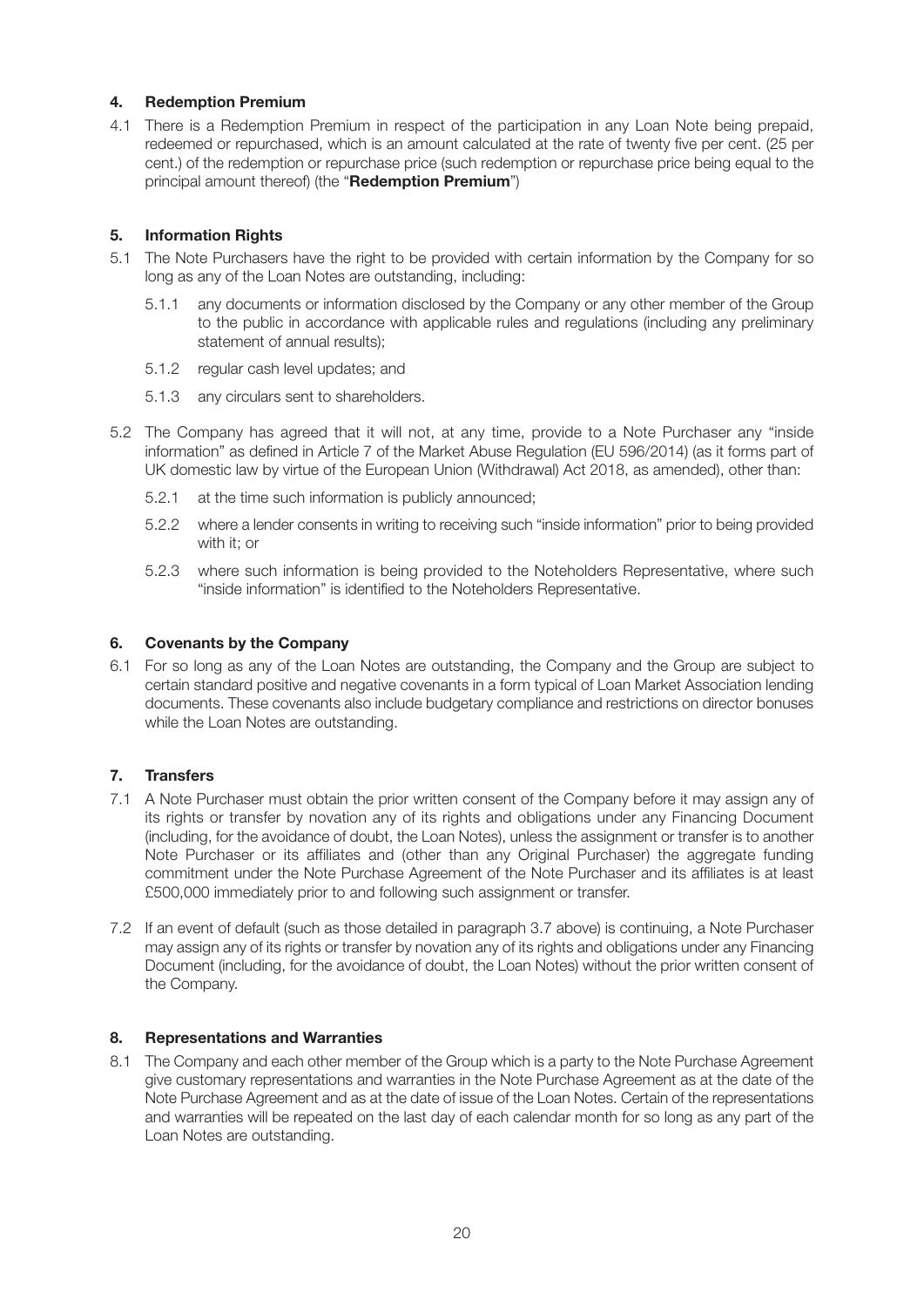#### **9. Amendments and Waivers**

9.1 Amendments to, and waivers of, the terms and conditions of the Note Purchase Agreement require the consent of the Company and a two thirds majority of the Noteholders, save for certain material amendments and waivers, which require unanimous consent from the Noteholders and the Company.

#### **10. Governing Law and Jurisdiction**

The Note Purchase Agreement is governed by the laws of England and the courts of England and Wales have exclusive jurisdiction in relation to disputes.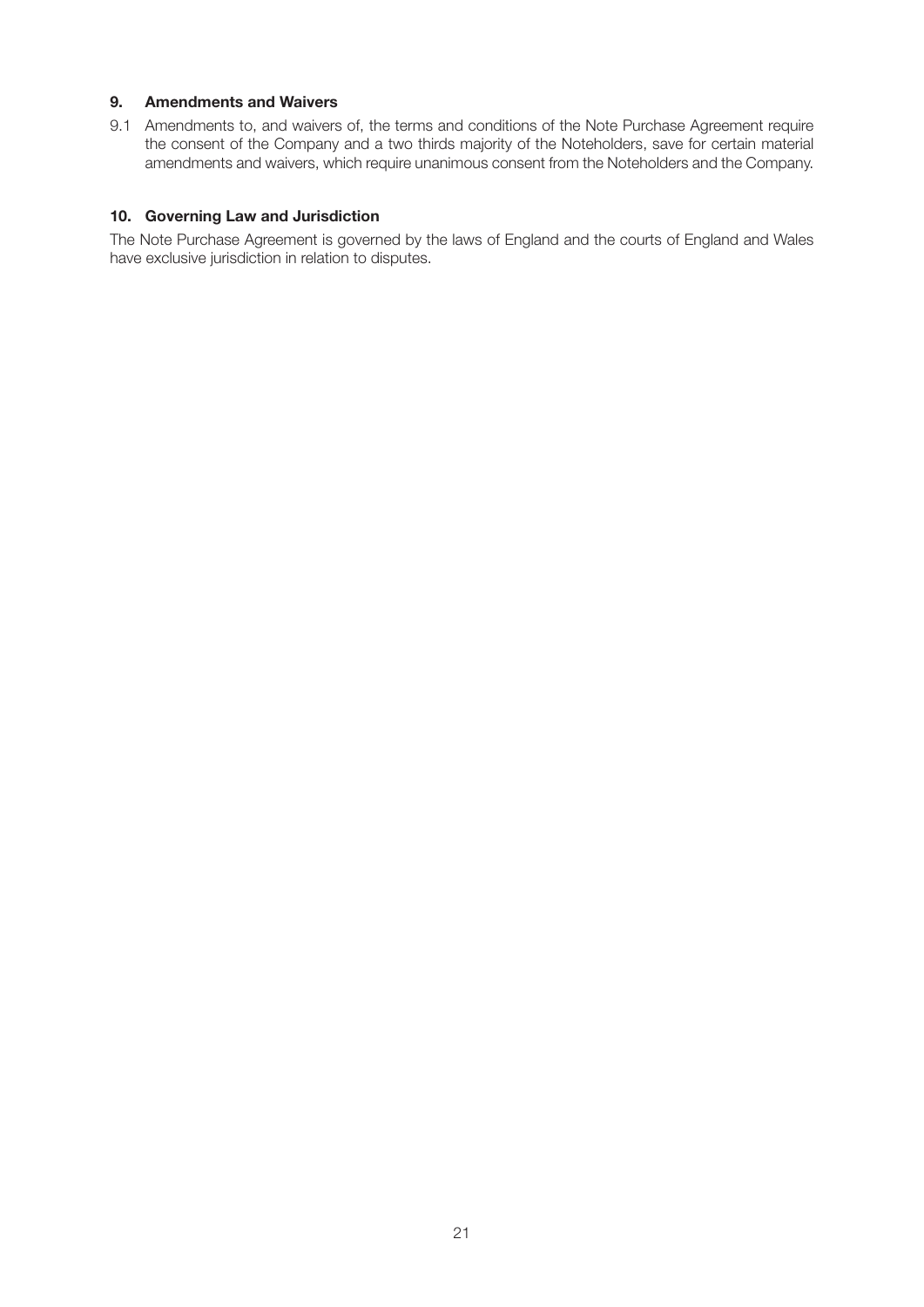#### **SECTION B**

#### **1. WARRANT INSTRUMENT**

- 1.1 The Company entered into a warrant instrument by way of a deed poll on 26 January 2022 (the "**Warrant Instrument**") for the purposes of creating warrants to subscribe for Ordinary Shares (the "**Warrants**"). The total number of Ordinary Shares over which Warrants may be issued under the Warrant Instrument is 29,169,448, being 17.7 per cent. of the issued share capital of the Company.
- 1.2 The Warrant Instrument provides for the following:
	- 1.2.1 each warrant carries the right to subscribe for one Ordinary Share at an exercise price of 10 pence (10p) per Warrant (the "**Warrant Price**");
	- 1.2.2 the Warrants may be exercised in whole or in part at any time from the date of issue until 5.00 p.m. on 15 January 2025 (the "**Final Date**"). A failure by any Warrant Holders to exercise the Warrants ahead of 5:00 p.m. on the Final Date shall mean that the Warrants shall immediately lapse and be cancelled;
	- 1.2.3 upon any Adjustment Event (which includes (i) any allotment or issue of Ordinary Shares, including out of profits or share premium account or other reserves where the consideration for such allotment or issue is at a price per Ordinary Share which is less than the fair market value of an Ordinary Share (which, while the Ordinary Shares are traded on AIM, is calculated by reference to the volume weighted average price of one Ordinary Share during the ten (10) consecutive trading day period immediately preceding the relevant event (the "**Fair Market Value**")), excluding any allotment or issue pursuant to the Warrant, employee share schemes or the Strategic Research Agreements; (ii) any re-designation or amendment of the terms of any security or instrument such that it becomes convertible or exchangeable into an Ordinary Share where the aggregate of the consideration received by the Company is less than the Fair Market Value; (iii) any re-designation or amendment of the terms of any security or instrument such that it is converted or exchanged into or becomes an Ordinary Share where the aggregate of the consideration received by the Company is less than the Fair Market Value; (iv) sub-division or consolidation or reclassification of Ordinary Shares; (v) cancellation or reduction of the Company's share capital, share premium account or capital redemption reserve or any purchase or redemption of Ordinary Shares or instruments or rights convertible into Ordinary Shares; or (vi) increase in the nominal value of Ordinary Shares by way of capitalisation of reserves, provided that this does not include an allotment or issue of Ordinary Shares (or instruments or rights convertible or exchangeable into Ordinary Shares) for cash or in respect of any of the events referred to in (ii) and (iii) insofar as the Fair Market Value per Ordinary Share immediately prior to the Adjustment Event is £0.75 (75 pence) or more), the number and/or nominal value of Ordinary Shares to be subscribed for on any subsequent exercise of the Subscription Rights will be increased or reduced, as the case may be, as the auditors acting as experts and not as arbitrators shall certify as being necessary in order that, after such adjustment, a Warrant Holder will be in the same economic position as it had been prior to the adiustment:
	- 1.2.4 the Warrant Holders may exercise the Warrants without paying cash by reducing the number of Ordinary Shares receivable by the Warrant Holder by an amount equal in value to the aggregate exercise price that the Warrant Holder would otherwise have to pay; and
	- 1.2.5 the Warrants are not transferable except with the prior written consent of the Company, save for a Warrant Holder may freely transfer the Warrants in whole or in part (but not less than 500,000 Warrants per transfer) to any of such Warrant Holder's Affiliates upon written notice to the Company.
- 1.3 Under the terms of the Note Purchase Agreement, the following Warrants will be issued to the Note Purchasers in respect of the issue of the First Tranche of the Loan Notes:

| Note Purchaser | Unconditional Warrants | Conditional Warrants |
|----------------|------------------------|----------------------|
| Gatemore       | 1.297.629              | 1.998.352            |
| Lansdowne      | 2.335.733              | 3.597.035            |
| Sand Grove     | 4.087.537              | 6.294.813            |
| Peel Hunt      | 519.051                | 799.341              |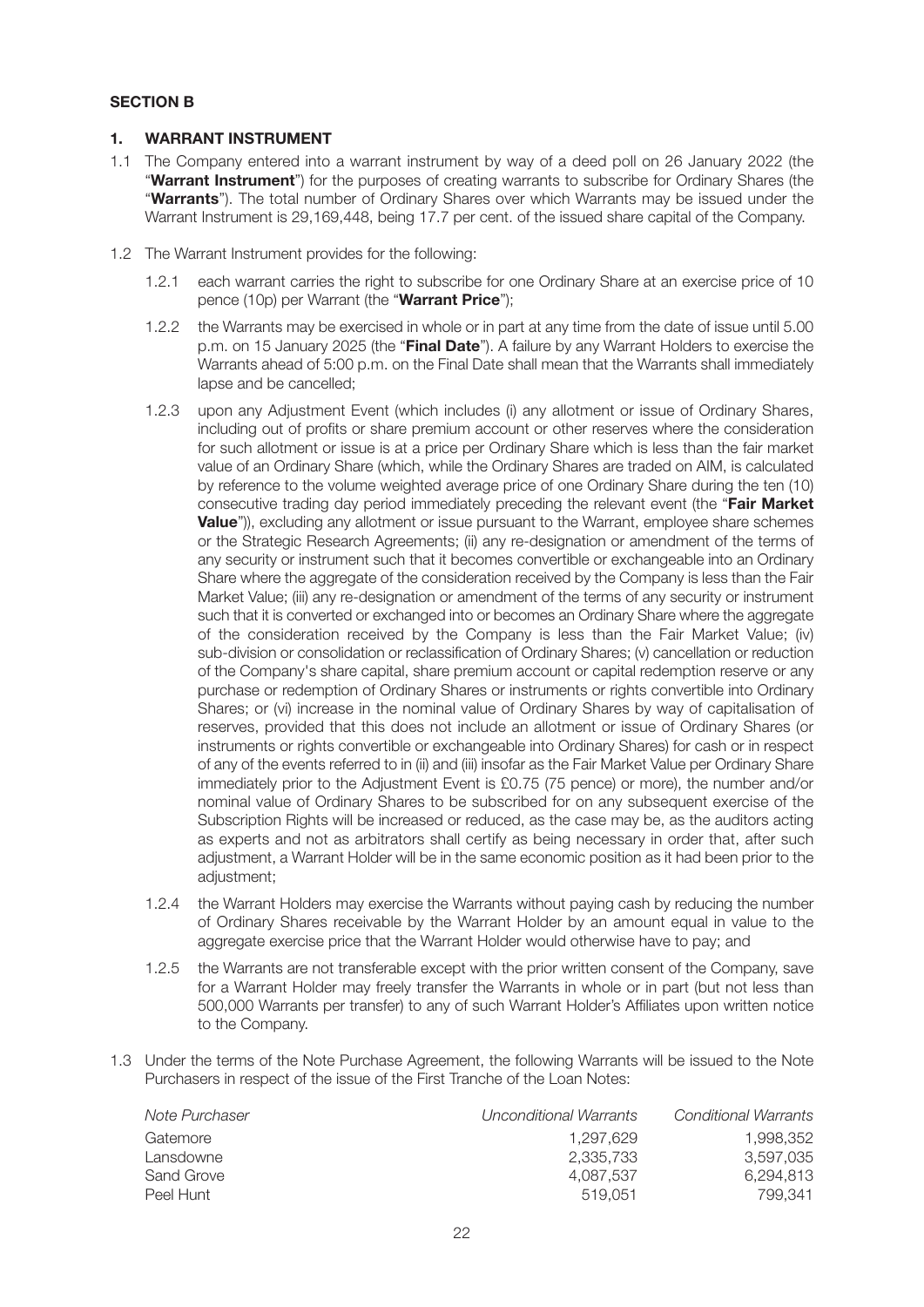#### **PART III**

#### **ADDITIONAL INFORMATION**

#### **1. Directors' and others' interests**

#### *Interests in Ordinary Shares*

As at 25 January 2022 (being the latest practicable date prior to the publication of this document), the interests of the Directors, their immediate families and persons connected with the Directors (within the meaning of section 252-255 of the Act) (all of which are beneficial unless otherwise stated) in the issued share capital of the Company are as follows:

|                           | Number of Existing        | Percentage of Existing    |
|---------------------------|---------------------------|---------------------------|
|                           | Ordinary Shares as at     | Ordinary Shares as at     |
| Name                      | the date of this Circular | the date of this Circular |
| <b>Bruce Keogh</b>        | 11,111                    | 0.01                      |
| Paul Drayson <sup>1</sup> | 20,103,384                | 12.20                     |
| <b>Richard Pye</b>        |                           | $\Omega$                  |
| Mary Hardy                | 22,222                    | 0.01                      |
| Lionel Tarassenko         | 22,222                    | 0.01                      |
| Tony Bourne               |                           | $\Omega$                  |
| lan Hudson                |                           | $\Omega$                  |
| <b>Michael Norris</b>     | 27,777                    | 0.02 <sub>1</sub>         |
| Geoff Race                |                           | O                         |

Save as disclosed in this paragraph 1, none of the Directors (or persons connected with the Directors within the meaning of sections 252-255 of the Act) has any beneficial or non-beneficial interest in any securities of the Company or its subsidiaries.

#### **2. Irrevocable Undertakings**

As at the close of business on 25 January 2022 (being the last practicable date prior to the publication of this document), the Company has received voting irrevocable undertakings from the following Directors and certain Shareholders to vote in favour of the Disapplication Resolution:

- (a) Lord Paul Drayson in respect of 20,103,384 ordinary shares, representing approximately 12.20 per cent. of the issued share capital;
- (b) Elspeth Drayson in respect of 17,444,569 ordinary shares, representing approximately 10.59 per cent. of the issued share capital;
- (c) Aberdeen Standard SICAV I Global Innovation Fund (as registered holder) in respect of 3,448,600 ordinary shares, representing approximately 2.25 per cent. of the ordinary shares of the issued share capital;
- (d) Aberdeen Standard OEIC II ASI Global Balanced Growth Fund (as registered holder) in respect of 252,500 ordinary shares, representing approximately 0.15 per cent. of the ordinary shares of the issued share capital;
- (e) Baillie Gifford & Co (as registered holder, with The Monks Investment Trust PLC as beneficial owner) in respect of 12,693,627 ordinary shares, representing approximately 7.70 per cent. of the ordinary shares of the issued share capital;
- (f) Vidacos Nominees Limited, Citibank (as registered holder, with Gatemore Special Opportunities Master Fund Ltd as beneficial owner) in respect of 7,231,642 ordinary shares, representing approximately 4.39 per cent. of the ordinary shares of the issued share capital;
- (g) Lansdowne Partners (UK) LLP (as registered holder) in respect of 13,436,786 ordinary shares, representing approximately 8.15 per cent. of the ordinary shares of the issued share capital; and

<sup>&</sup>lt;sup>1</sup> In addition, Lord Drayson's family (within the meaning set out in the AIM Rules for Companies) holds an additional 17,924,656 Ordinary Shares, representing 10.88 per cent. of the issued share capital of the Group.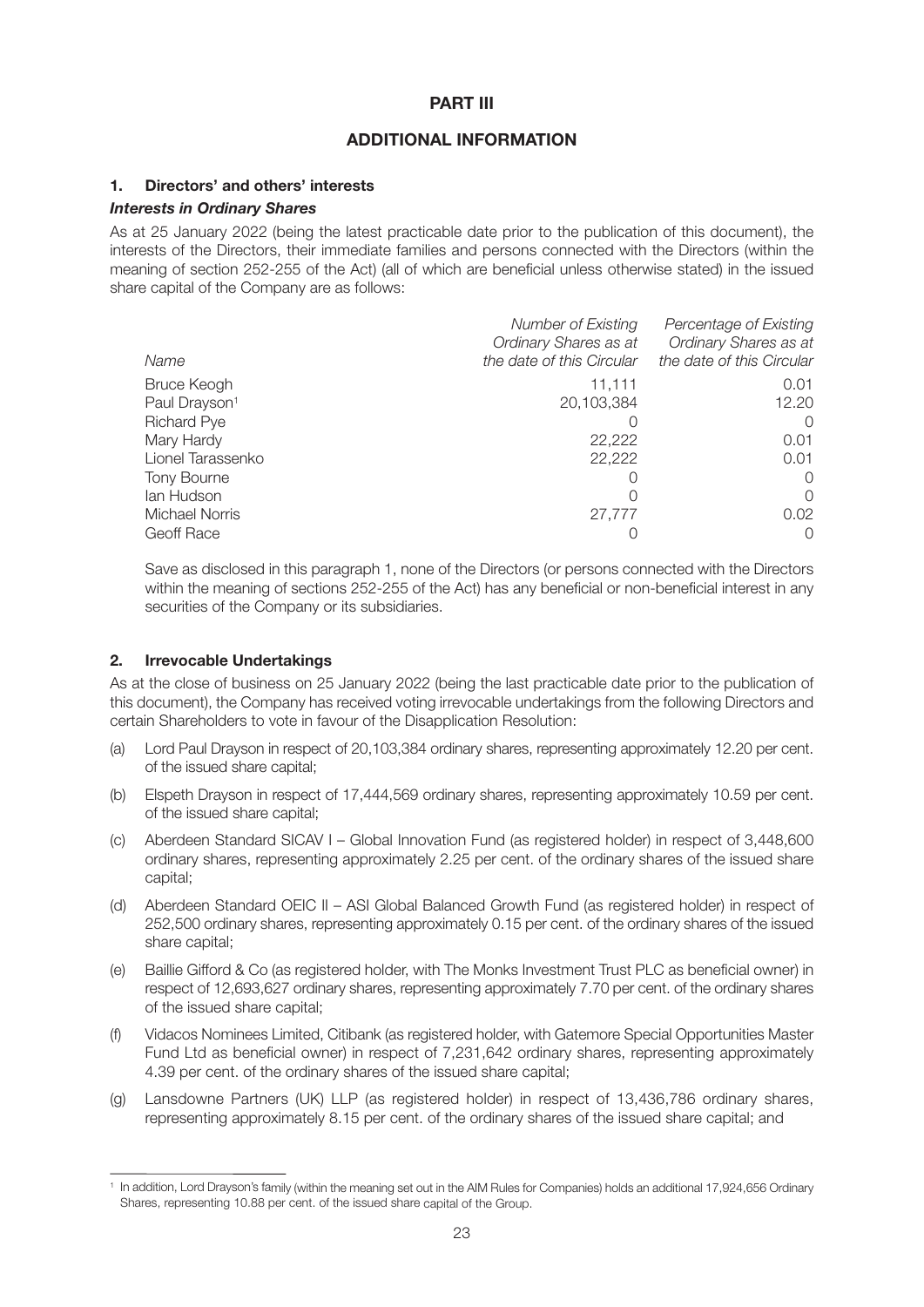(h) Sand Grove Capital Management LLP (as registered holder) in respect of 11,024,633 ordinary shares, representing approximately 6.69 per cent. of the ordinary shares of the issued share capital.

As at the date of this document, the Company has therefore obtained irrevocable undertakings, in aggregate, to vote in favour of the Disapplication Resolution in respect of 85,635,741 Ordinary Shares (representing approximately 51.96 per cent. of the existing issued share capital of the Company).

The irrevocable undertakings cease to be binding and shall lapse if the General Meeting is not held before 25 February 2022.

#### **3. Lord Drayson's Letter of Undertaking**

- 3.1 Lord Drayson has agreed by way of a letter of undertaking to the Company and the Note Purchasers dated 25 January 2022 that he will do the following:
	- (a) use reasonable efforts to secure financing on commercially reasonable terms to subscribe for Loan Notes as part of the Second Tranche;
	- (b) without prejudice to his rights under clause 4 of a relationship agreement between Lord Drayson, Peel Hunt and the Company dated 13 August 2018, not use his or his family's holdings in the Company or any member of the Group to attempt to appoint or remove any directors of the Company or of a member of the Group; and
	- (c) vote for any bid for the Company that results from the FSP in respect of his holdings and his family's holdings in the Company provided such bid: (i) is consistent with the goal of enabling the Company to realise its mission to become the leader in the ethical application of clinical AI to health data, to improve patient care and accelerate medical research; and (ii) maximises value for all stakeholders, including the NHS. In addition, Lord Drayson has undertaken that (x) where the independent committee of the Board has given a unanimous and unqualified recommendation to the Shareholders to vote in favour of or to accept a bid (the "**Approved Bid**"), he shall vote his and his family's holdings in the Company in favour of the Approved Bid, and (y) subject to the terms of any irrevocable undertaking he has given in respect of his and/or his family's holdings in the Company, if a subsequent bid is made for the Company by any person which is at a higher price than the Approved Bid and the independent committee of the Board has given a unanimous and unqualified recommendation to the Shareholders to vote in favour of or to accept that subsequent bid (a "**Recommended Higher Competing Bid**") he shall vote his and his family's holdings in the Company in favour of, or will procure the acceptance of, that Recommended Higher Competing Bid.
- 3.2 Lord Drayson has also entered into a letter agreement with the Company for the purposes of amending his employment contract so that his base salary shall be reduced to £1 per annum for the period while the Loan Notes are outstanding.

#### **4. Availability of this document**

Copies of this document will be available free of charge at the registered office of the Company and on the Company's website at www.sensynehealth.com during normal business hours on any day (Saturdays, Sundays and public holidays excepted).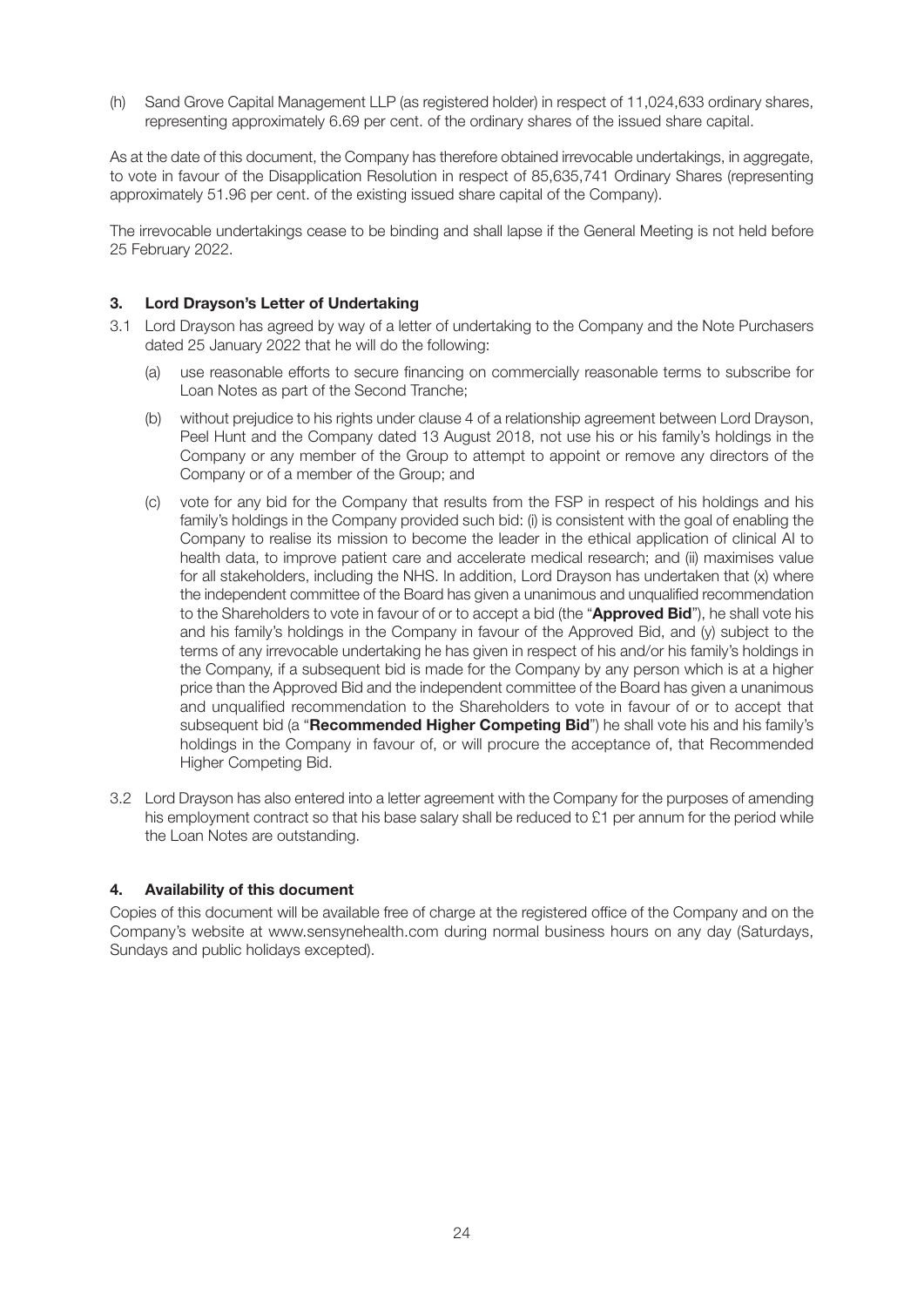#### **PART IV**

#### **NOTICE OF GENERAL MEETING**

### **Sensyne Health plc**

*(Incorporated and registered in England and Wales under number 11425451)*

(the "**Company**")

Notice is hereby given that a general meeting of the Company will be held at Hampton by Hilton Oxford, Grenoble Road, Oxford OX4 4XP on 11 February 2022 at 2.00 p.m. (London time) for the purpose of considering and, if thought fit, passing the following resolutions, of which resolutions 1 and 3 will be proposed as ordinary resolutions and resolutions 2 and 4 will be proposed as special resolutions.

In this Notice, words and defined terms shall have the same meaning as words and defined terms in the Circular to which this Notice is attached.

#### **RESOLUTIONS**

#### **Ordinary Resolution**

1) THAT the Directors be and are hereby generally and unconditionally authorised pursuant to section 551 of the Act (in addition to all existing authorities conferred upon the Directors pursuant to section 551 of the Act which shall continue in full force and effect) to exercise all the powers of the Company to issue warrants to subscribe for up to 20,929,498 ordinary shares of 10 pence each in connection with the Financing (the "**Conditional Warrants**"), provided that such authority shall expire (unless previously renewed, varied or revoked by the Company in general meeting) on the commencement of the next annual general meeting of the Company, but the Directors may before such expiry, revocation or variation make an offer or agreement which would or might require Conditional Warrants to be issued after such expiry, revocation or variation and the Directors may allot Conditional Warrants in pursuance of such offer or agreement as if the authority hereby conferred had not expired or been revoked or varied.

#### **Special Resolution**

- 2) THAT, in addition to all existing unexercised powers of the Directors under sections 570 and 571 of the Act, which shall continue in full force and effect, the Directors be and are hereby empowered pursuant to section 570 of the Act to allot equity securities (within the meaning of section 560 of the Act) for cash pursuant to the authority granted by Resolution 1 above (or any existing authority and power granted to the directors pursuant to section 551 of the Act prior to the date of the passing of this resolution) as if section 561 of the Act did not apply to any such allotment, provided that such power shall:
	- a) be limited to the issue of allotment of the Conditional Warrants; and
	- b) expire (unless previously renewed, varied or revoked by the Company in general meeting) on the commencement of the next annual general meeting of the Company, save that the Company may before such expiry, revocation or variation make an offer or agreement which would or might require Conditional Warrants to be issued after such expiry, revocation or variation and the Directors may issue Conditional Warrants in pursuance of such offer or agreement as if such power hereby conferred had not expired or been revoked or varied.

#### **Ordinary Resolution**

3) THAT, in substitution for any existing authorities and powers granted to the directors pursuant to section 551 of the Act prior to the date of the passing of this resolution other than pursuant to Resolution 1, the Directors be and are hereby generally and unconditionally authorised pursuant to section 551 of the Act to exercise all the powers of the Company to allot shares in the Company, and to grant rights to subscribe for or convert any security into shares of the Company (such shares, and rights to subscribe for or to convert any security into shares of the Company being "**Relevant Securities**"):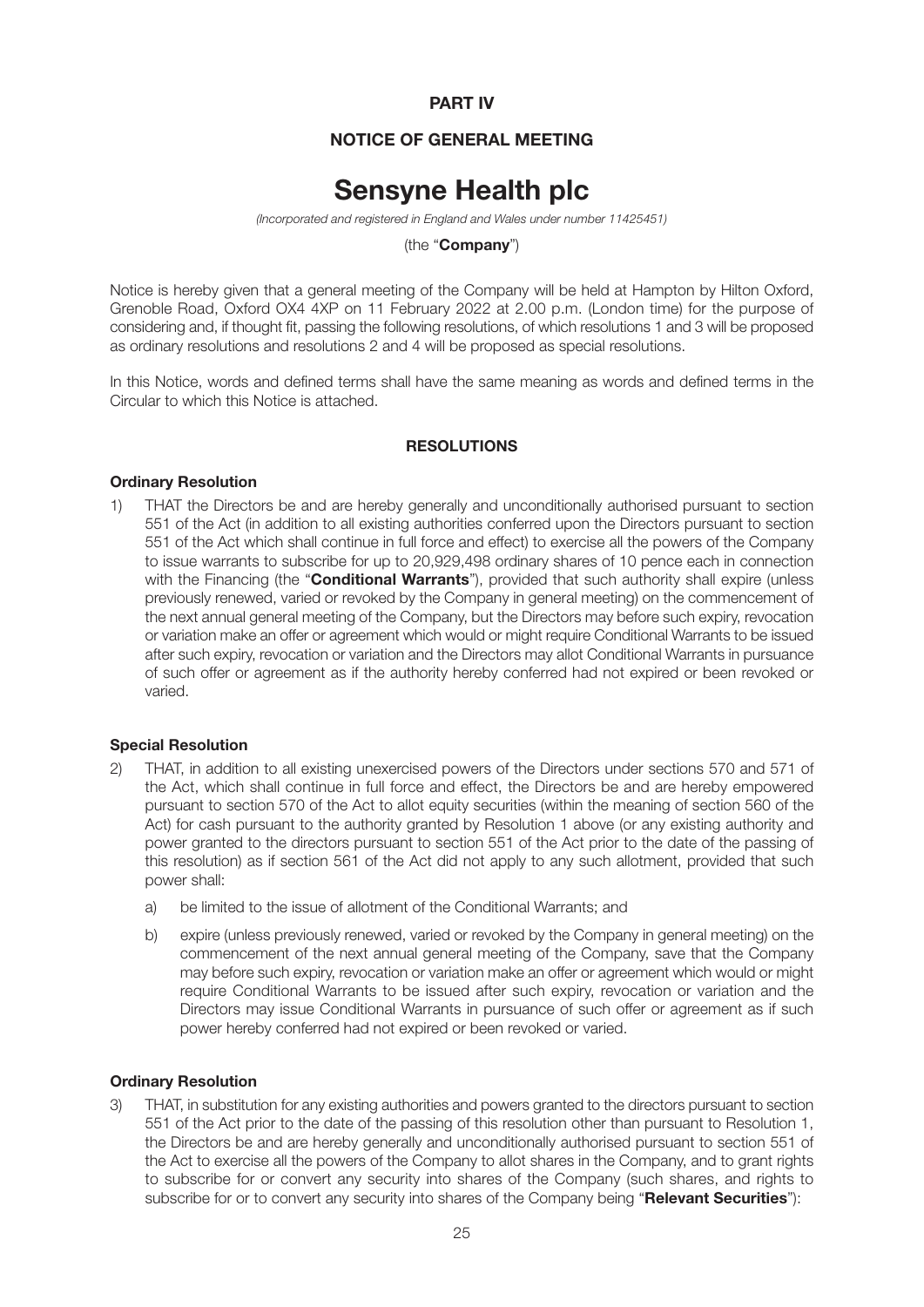- a) up to an aggregate nominal amount of £5,493,304 (such amount to be reduced by the nominal amount of any equity securities (as defined in Section 560 of the Companies Act 2006) allotted under paragraph (b) below in excess of £5,493,304); and
- b) comprising equity securities (as defined in Section 560 of the Companies Act 2006) up to a maximum nominal amount of £10,986,608 (such amount to be reduced by any shares allotted or rights granted under paragraph (a) above) in connection with an offer by way of a rights issue:
	- i) to holders of Ordinary Shares in proportion (as nearly as may be practicable) to their existing holdings; and
	- ii) to holders of other equity securities if this is required by the rights of those securities or, if the Directors consider it necessary, as permitted by the rights of those securities,

and so that the Directors may make such exclusions or other arrangements as they consider expedient in relation to fractional entitlements, record dates, shares represented by depositary receipts, legal or practical problems under the laws in any territory or the requirements of any relevant regulatory body or stock exchange or any other matter;

c) provided that such authority shall expire (unless previously renewed, varied or revoked by the Company in general meeting) on the commencement of the next annual general meeting of the Company, but the Directors may before such expiry, revocation or variation make an offer or agreement which would or might require Relevant Securities to be allotted after such expiry, revocation or variation and the Directors may allot Relevant Securities in pursuance of such offer or agreement as if the authority hereby conferred had not expired or been revoked or varied.

#### **Special Resolution**

- 4) THAT, subject to the passing of Resolution 3 above (and in addition to all existing unexercised powers of the Directors under sections 570 and 571 of the Act, which shall continue in full force and effect), the Directors be and are hereby empowered pursuant to section 570 of the Act to allot equity securities (within the meaning of section 560 of the Act) for cash pursuant to the authority granted by Resolution 3 above as if section 561 of the Act did not apply to any such allotment, provided that such power shall:
	- (a) be limited to the allotment of equity securities up to an aggregate nominal amount of £823,995; and
	- (b) subject to the continuance of the authority conferred by Resolution 3 above, expire (unless previously renewed, varied or revoked by the Company in general meeting) on the commencement of the next annual general meeting of the Company, save that the Company may before such expiry, revocation or variation make an offer or agreement which would or might require the allotment of relevant securities to be issued after such expiry, revocation or variation and the Directors may allot relevant securities in pursuance of such offer or agreement as if such power hereby conferred had not expired or been revoked or varied.

26 January 2022

By order of the Board

#### **Laura Hillier**

*Company Secretary*

Sensyne Health plc Schrödinger Building Heatley Road Oxford Science Park Oxford OX4 4GE

Registered in England and Wales No. 11425451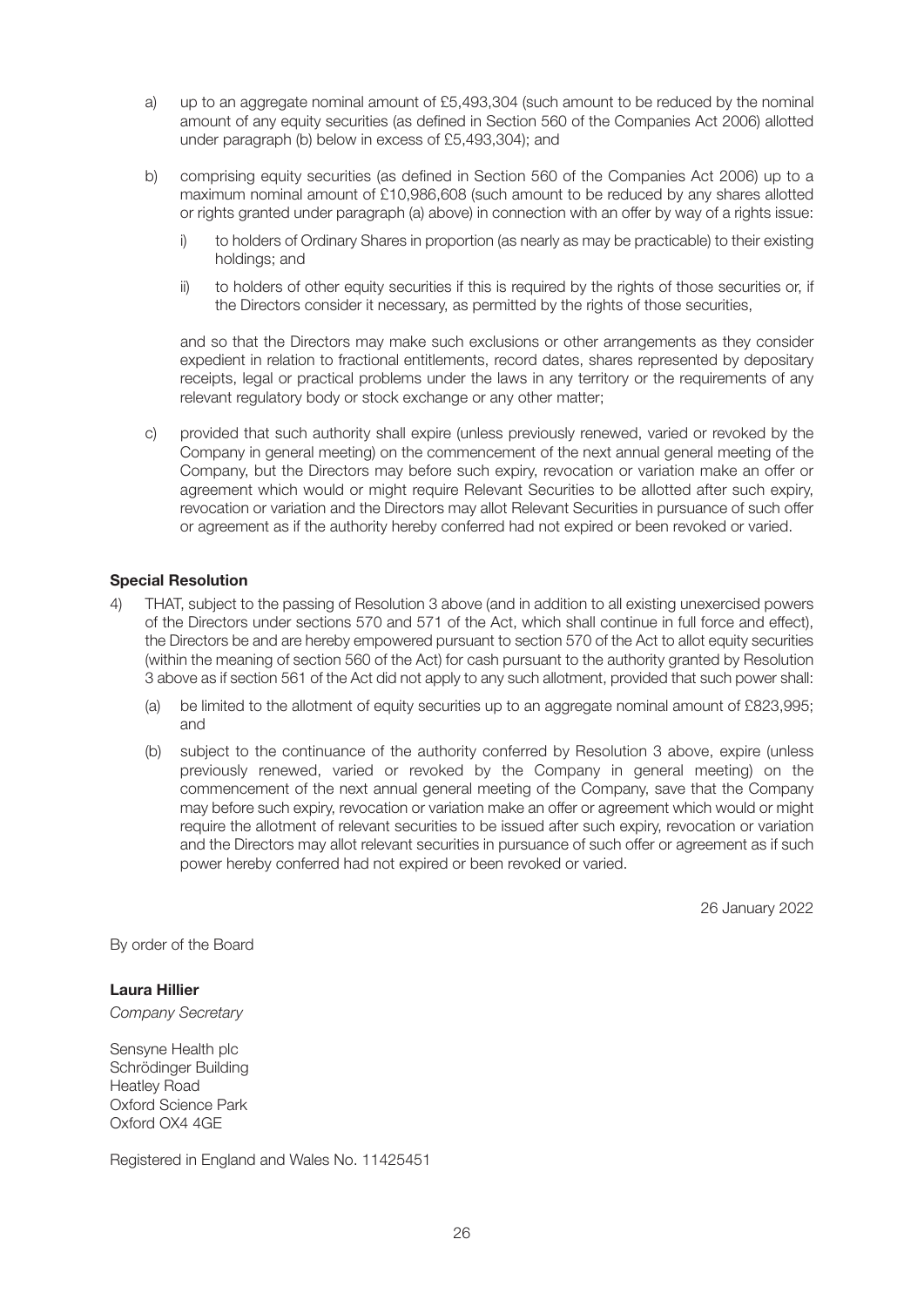#### Notes

- 1. The following notes explain your general rights as a shareholder and your rights to attend and vote at the General Meeting or to appoint someone else to vote at the General Meeting on your behalf. If law or Government guidance so requires at the time of the General Meeting the Chairman of the General Meeting will limit, in their sole discretion, the number of individuals in attendance at the General Meeting. In addition, in light of the COVID-19 pandemic, the Company may impose entry restrictions on certain persons wishing to attend the General Meeting in order to secure the health and safety of others attending the General Meeting. Any changes to the arrangements for the holding of the General Meeting will be communicated to shareholders in advance through the Company's website at www.sensynehealth.com.
- 2. Voting on the business of the General Meeting will be conducted by way of poll, to reflect the proxy voting instructions received. **Shareholders are urged to register their vote in advance by appointing the chair of the meeting as their proxy and giving voting instructions, using the methods, and by the deadline, set out in this Notice.** Forms of Proxy should be submitted as soon as possible and in any event so as to be received no later than 2.00 p.m. on 9 February 2022. If you appoint someone other than the chair of the General Meeting as your proxy, they will not be able to vote. We therefore urge all shareholders to appoint the chair of the General Meeting as their proxy, with voting instructions, to ensure their vote is counted. The results of voting on the Resolutions will be posted on the Company's website as soon as practicable after the General Meeting.
- 3. References in these Notes to 'attend' should however be construed in light of the COVID-19 restrictions, as summarised above, which may restrict physical attendance at the General Meeting. Please refer to the Chairman's letter for information on the impact of COVID-19 and the attendance and voting arrangements for the General Meeting.
- 4. A shareholder is entitled to appoint another person as their proxy to exercise all or any of their rights to attend and to speak and vote at the General Meeting. A proxy need not be a member of the Company. Where a shareholder appoints more than one proxy, each proxy must be appointed in respect of different shares comprised in his or her shareholding which must be identified on the Form of Proxy. Each such proxy will have the right to vote on a poll in respect of the number of votes attaching to the number of shares in respect of which the proxy has been appointed. Where more than one joint shareholder purports to appoint a proxy in respect of the same shares, only the appointment by the most senior shareholder will be accepted as determined by the order in which their names appear in the Company's register of members. **Shareholders should note that as a result of the COVID-19 pandemic and the guidance published by the UK Government, physical attendance at the General Meeting may not be possible at the time of the meeting. In addition, and in accordance with the Articles, the Company may impose entry restrictions on attendance at the General Meeting. In light of this, the Board encourages Shareholders to submit their votes by proxy in advance by the required deadline and to appoint the Chairman of the meeting as their proxy, with voting instructions, to ensure their vote is counted.**
- 5. A shareholder may appoint more than one proxy in relation to a meeting, provided that each proxy is appointed to exercise the rights attached to a different share or shares held by him or her. A Form of Proxy is enclosed with this Notice. Shareholders who intend to appoint more than one proxy may photocopy the Form of Proxy prior to completion. Alternatively, additional Forms of Proxy may be obtained by contacting Equiniti Limited on 0371 384 2030 or, if calling from outside the United Kingdom, +44 (0)121-415-7047. The Forms of Proxy should be returned in the same envelope and each should indicate that it is one or more than one appointments being made. To be valid, a Form of Proxy together with, if applicable, the power of attorney or other authority under which it is signed, or a certified copy thereof, must be received by Equiniti Limited, Aspect House, Spencer Road, Lancing, West Sussex BN99 6DA not later than 2.00 p.m. on 9 February 2022.
- 6. An abstention (or "vote withheld") option has been included on the Form of Proxy. The legal effect of choosing the abstention option on any resolution is that the member concerned will be treated as not having voted on the relevant resolution. The number of votes in respect of which there are abstentions will however be counted and recorded, but disregarded in calculating the number of votes for or against each Resolution.
- 7. Any person to whom this notice is sent who is a person nominated under section 146 of the Companies Act 2006 to enjoy information rights (a "Nominated Person") may, under an agreement between him/her and the shareholder by whom he/she was nominated, have a right to be appointed (or to have someone else appointed) as a proxy for the General Meeting. If a Nominated Person has no such proxy appointment right or does not wish to exercise it, he/she may, under any such agreement, have a right to give instructions to the shareholder as to the exercise of voting rights. The statement of rights of shareholders in relation to the appointment of proxies in paragraphs 4 and 5 above does not apply to Nominated Persons. The rights described in these paragraphs can only be exercised by shareholders of the Company.
- 8. The Company, pursuant to Regulation 41 of the Uncertificated Securities Regulations 2001, specifies that only those shareholders registered in the register of members of the Company as at 6.30 p.m. on 9 February 2022 shall be entitled to attend or vote (whether on a show of hands or on a poll) at the General Meeting in respect of the number of shares registered in their name at that time. Changes to entries on the register after 6.30 p.m. on 9 February 2022 (or after close of business on the day which is two days before any adjourned meeting, excluding non-working days) shall be disregarded in determining the rights of any person to attend or vote at the meeting.
- 9. The website address for online proxy appointments and voting instructions is www.sharevote.co.uk. Shareholders will need to enter the Voting ID, Task ID and Shareholder Reference Number as printed on the Form of Proxy. Alternatively, if you have already registered with our Registrars, (Equiniti Limited) online portfolio service, Shareview, you can submit your proxy by logging on to your portfolio at www.shareview.co.uk using your usual user ID and password. Once logged in simply click "View" on the "My Investments" page, click on the link to vote then follow the on screen instructions. Please note that all electronic appointments must be received by 2.00 p.m. on 9 February 2022.